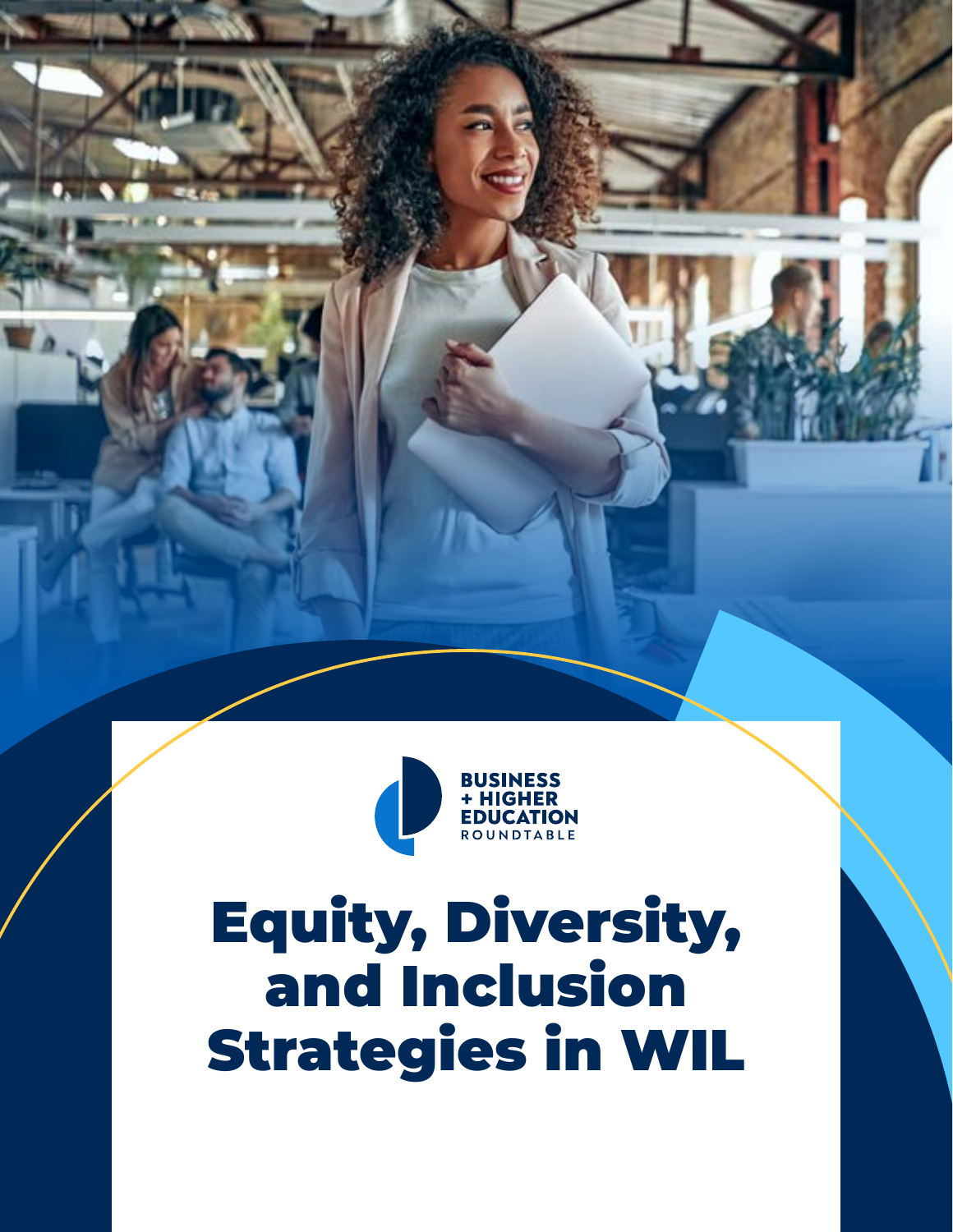

### CREATING QUALITY WIL ACROSS CANADA

# Equity, Diversity, and Inclusion Strategies in WIL

**Find more resources and tools on WIL at [bher.ca/wil-hub.](http://bher.ca/wil-hub)**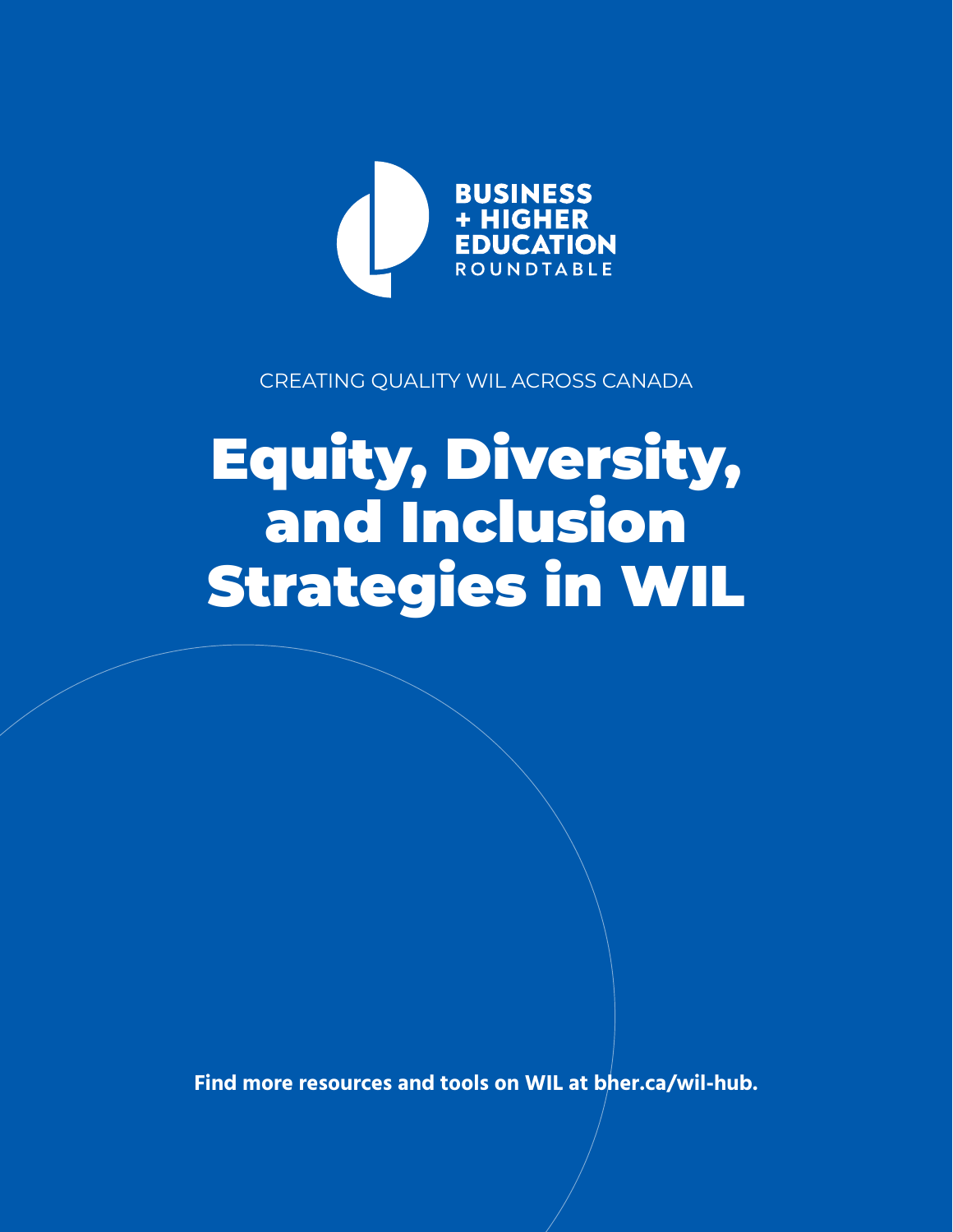## **CONTENTS**

| <b>Introduction</b>                                 | 4               |
|-----------------------------------------------------|-----------------|
| Why Equity, Diversity, and Inclusion in WIL Matters | $6\overline{}$  |
| <b>Embedding EDI into Your Workplace can:</b>       | 9               |
| <b>Making EDI Happen</b>                            | 12 <sup>°</sup> |
| What are the Concrete Steps Employers Can Take?     | 15 <sub>1</sub> |
| <b>Bringing it all Together</b>                     | 24              |
| <b>Methodology</b>                                  | 26              |
| <b>Appendix A</b>                                   | 27              |
| <b>Bibliography</b>                                 | 30              |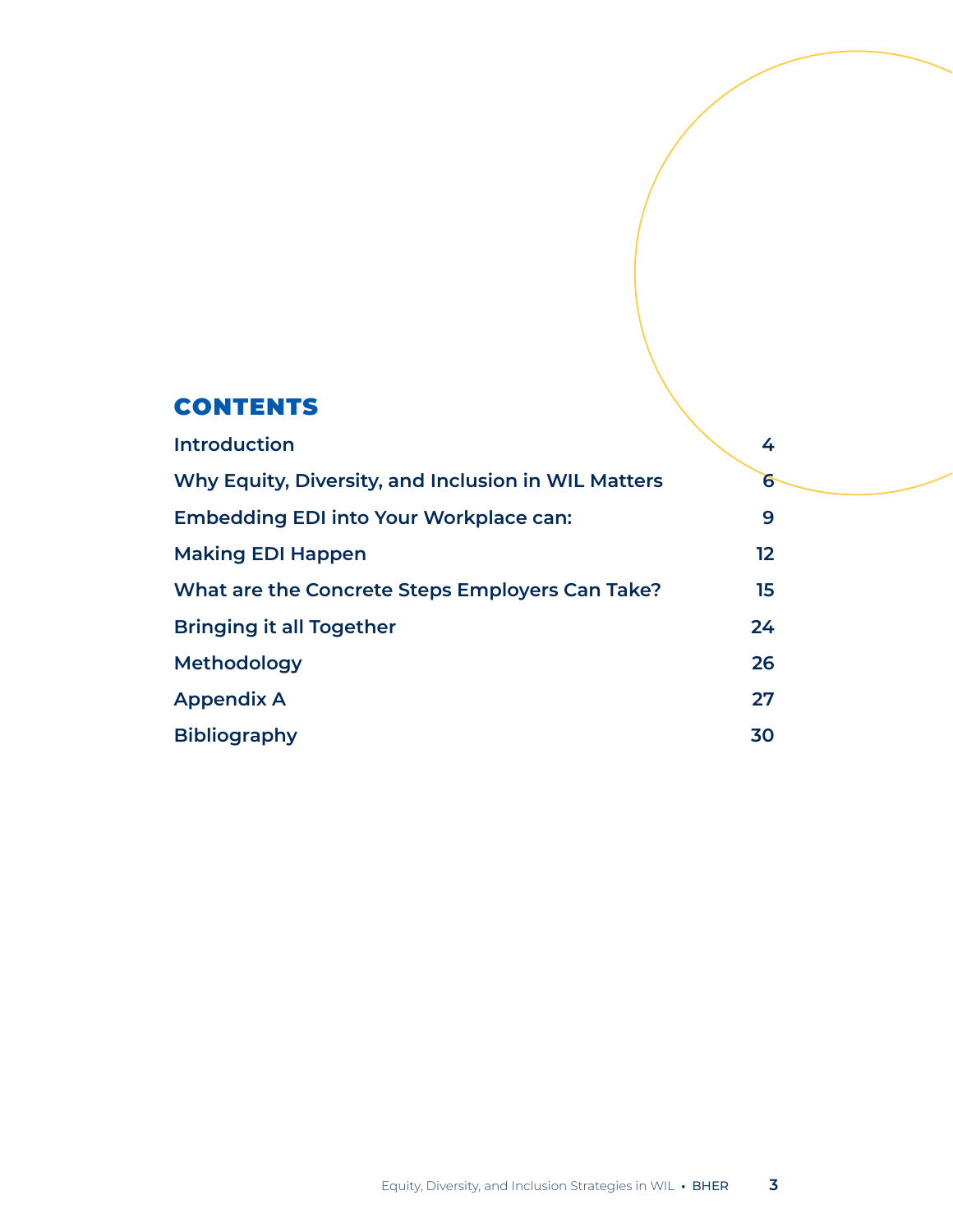# <span id="page-3-0"></span>Introduction

Work-Integrated Learning (WIL) is a pathway to meaningful employment for post-secondary students and an opportunity for employers to access the talent they need. Yet many students continue to be left behind. By providing more WIL opportunities to equity-deserving students and equipping them with holistic skills and experiences, WIL can help level the playing field, while strengthening talent pipelines and organizational growth for employers.

**Students from equity-deserving communities/groups includes, but is not limited to, students with unique or overlapping lived experience as a person with disability(ies); newcomers and/or refugees; international students; Black, First Nations, Inuit, and/or Métis, an Indigenous person from outside Turtle Island, and/or racialized/a person of colour; a woman; 2SLGBTQIA+; low socio-economic status; from a rural, remote, and/or Northern community; and/or from a community facing religious discrimination. We spoke to 180 business owners, senior executives, and supervisors at host organizations from across Canada about the barriers and enablers of their participation in WIL. We asked them about their experiences with recruiting, supervising, and mentoring diverse post-secondary students.**

Despite their wealth of skills, experiences, and potential, students from equity-deserving communities face significant systemic barriers to post-secondary achievement and access to meaningful work. This also means equity-deserving students are less likely to complete a WIL experience during their studies. **More equitable access and increased representation in WIL placements is needed.** This is not just about numbers. It's about ensuring students receive impactful, high-quality experiences where they are engaged and supported and truly feel like they belong - whether they're in a two-week micro-WIL, a four month co-op, or a multi-year apprenticeship.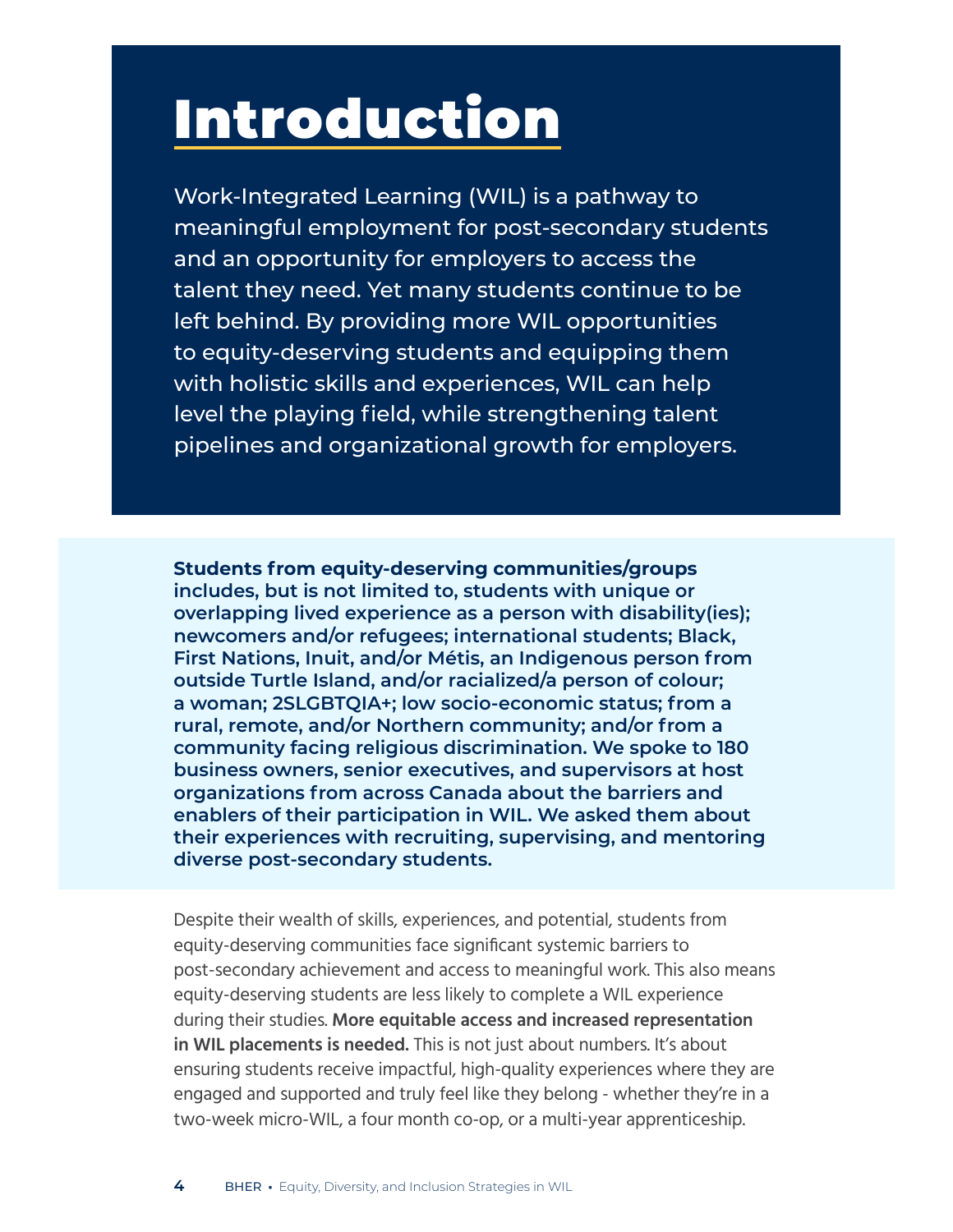**Employers agree.** We spoke to 180 business owners, senior executives, and supervisors from across sectors and industries in Canada that provide WIL placements to students. We asked them about barriers to and enablers of providing WIL experiences to students, and focused on their experiences with engagement, recruitment, supervision, and mentorship. The value of providing equitable, diverse and inclusive WIL opportunities emerged as a key theme, as did the challenges associated in doing so. Often, employers said, they simply don't know where to start.

In response, BHER developed this guide to **help employers begin to embed an equity, diversity, and inclusion (EDI) mindset into WIL**. The guide reflects our conversations with employers and strategies from applied research and on the ground initiatives. It is also built with small and medium-sized enterprises (SMEs) and the realities they face in mind: limited access to dedicated EDI resources and limited capacity to prioritize EDI.

Though this guide is not intended as a comprehensive resource, it is meant to be a starting point and a means of connecting employers to key resources and supports. Employers will be able to identify steps and approaches to help develop an EDI mindset and provide more equitable, inclusive WIL experiences. It is meant to help employers to understand and value the unique and intersecting identities, lived experiences, skills, and perspectives of equity-deserving students and how these impact their needs in the workplace. The strategies and action items we offer here are not an exhaustive or definitive set of solutions, and no item alone is a silver bullet, but these are helpful starting points for organizations. They also respond to the barriers and challenges to EDI in WIL that we heard in our consultations with employers (see Appendix 1 for details). This guide is most immediately applicable to leadership, managers with HR responsibilities, and student placement supervisors given their roles in establishing and implementing strategies and policies for recruitment, talent management, and workplace culture.

**This guide reflects BHER's intention to contribute to a more equitable WIL ecosystem by ensuring equity and belonging are recognized as inherent to quality WIL experiences.** We strive to leverage our leadership in WIL to continue to develop employer-facing tools and resources in support of more representative, equitable WIL ecosystems.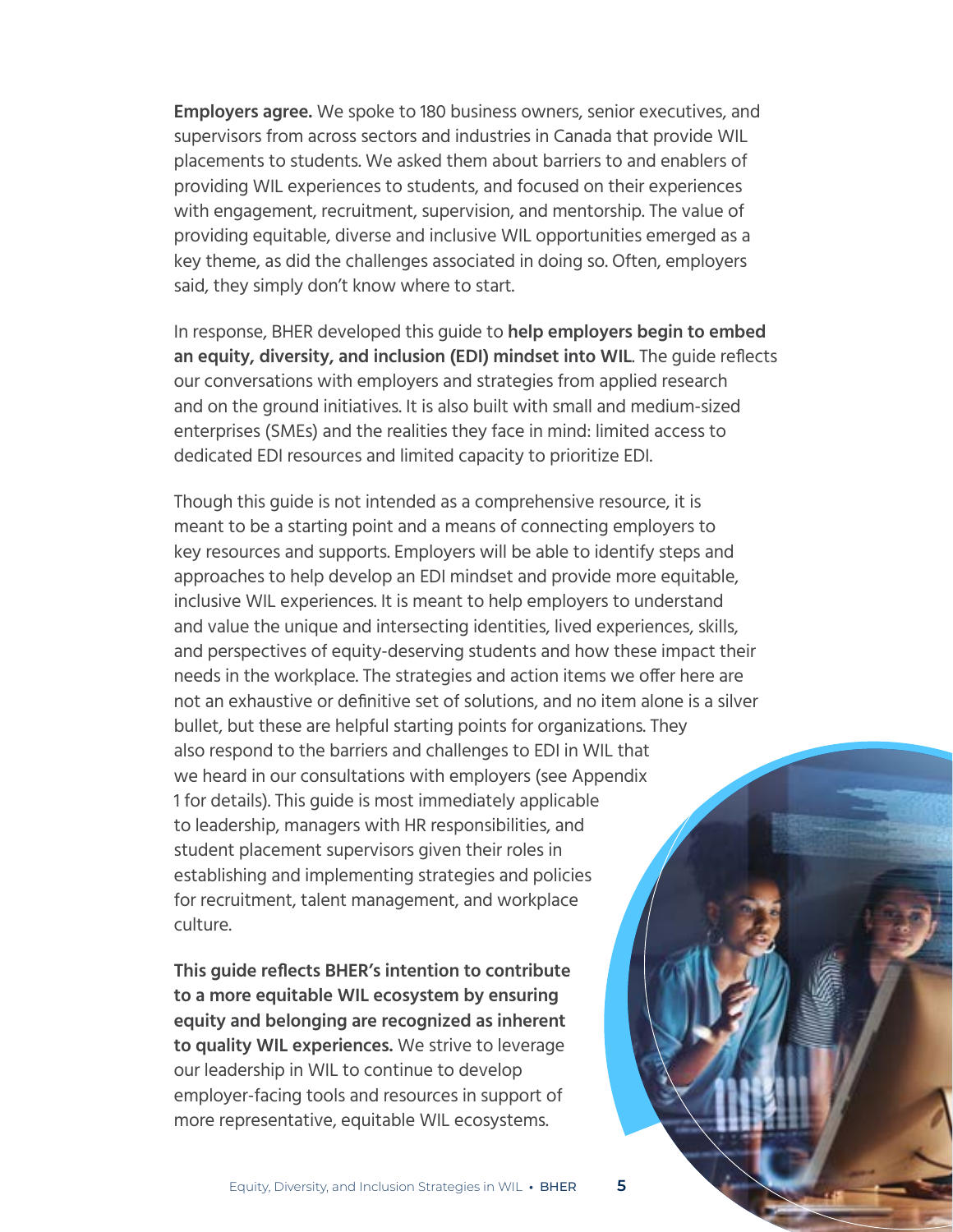## <span id="page-5-0"></span>Why Equity, Diversity, and Inclusion in WIL Matters

Systemic racism and discrimination, socioeconomic disparities, and inequitable access to resources and supports, affects well-being, school success, and career outcomes for students from equity-deserving communities.1 While hard data on WIL participation rates across communities is limited, we know that students from equity-deserving groups are generally underrepresented in WIL placements and have a harder time accessing employment related to their studies.

#### **WIL Representation in Canada**

- 37 per cent of visible minorities had employment related to their studies, compared to 48.1 per cent of non-visible minorities in Canada.<sup>2</sup> Note that the term "visible minority" is an official term used by the Government of Canada when conducting research and does not align with more commonly used language or terms chosen by racialized communities.
- Newcomers to Canada are less likely to participate in WIL programs, with 39.1 percent of newcomers participating in WIL at the bachelor level compared to 48.7 per cent for all students at this level.<sup>3</sup>
- Women represented 5.9% of new registrants in male-dominated trades in 2019.4

4 Statistics Canada, Table 37-10-0023-01 Number of apprenticeship program regis-

<sup>1</sup> Devah Pager and David S. Pedulla, "Race, Self-Selection, and the Job Search Process," *American Journal of Sociology* 120, no. 4 (2015): 1005-1054, [http://nrs.harvard.edu/](http://nrs.harvard.edu/urn-3:HUL.InstRepos:25425089) [urn-3:HUL.InstRepos:25425089](http://nrs.harvard.edu/urn-3:HUL.InstRepos:25425089); Wendy Cukier, Mark Campbell, and Lauren Mcnamara, *Ensuring Equitable Access to Work-Integrated Learning in Ontario* (Toronto: The Diversity Institute, 2018), [https://www.ryerson.ca/diversity/reports/Ensuring\\_Equitable\\_Access\\_](https://www.ryerson.ca/diversity/reports/Ensuring_Equitable_Access_to_Work-Integrated_Learning_in_Ontario.pdf) [to\\_Work-Integrated\\_Learning\\_in\\_Ontario.pdf](https://www.ryerson.ca/diversity/reports/Ensuring_Equitable_Access_to_Work-Integrated_Learning_in_Ontario.pdf)

<sup>2</sup> Diane Galarneau, Mark Kinack, and George Marshall, *Work-integrated learning during post-secondary studies, 2015 graduates*. Statistics Canada, May 25, 2020, [https://](https://www150.statcan.gc.ca/n1/pub/75-006-x/2020001/article/00003-eng.htm) [www150.statcan.gc.ca/n1/pub/75-006-x/2020001/article/00003-eng.htm](https://www150.statcan.gc.ca/n1/pub/75-006-x/2020001/article/00003-eng.htm)

<sup>3</sup> Steve Martin and Brandon Rouleau, *An exploration of work, learning, and work-integrated learning in Canada using the longitudinal and international study of adults*, 2020. Statistics Canada, May 25, 2020, [https://www150.statcan.gc.ca/n1/pub/89-](https://www150.statcan.gc.ca/n1/pub/89-648-x/89-648-x2020001-eng.htm) [648-x/89-648-x2020001-eng.htm](https://www150.statcan.gc.ca/n1/pub/89-648-x/89-648-x2020001-eng.htm).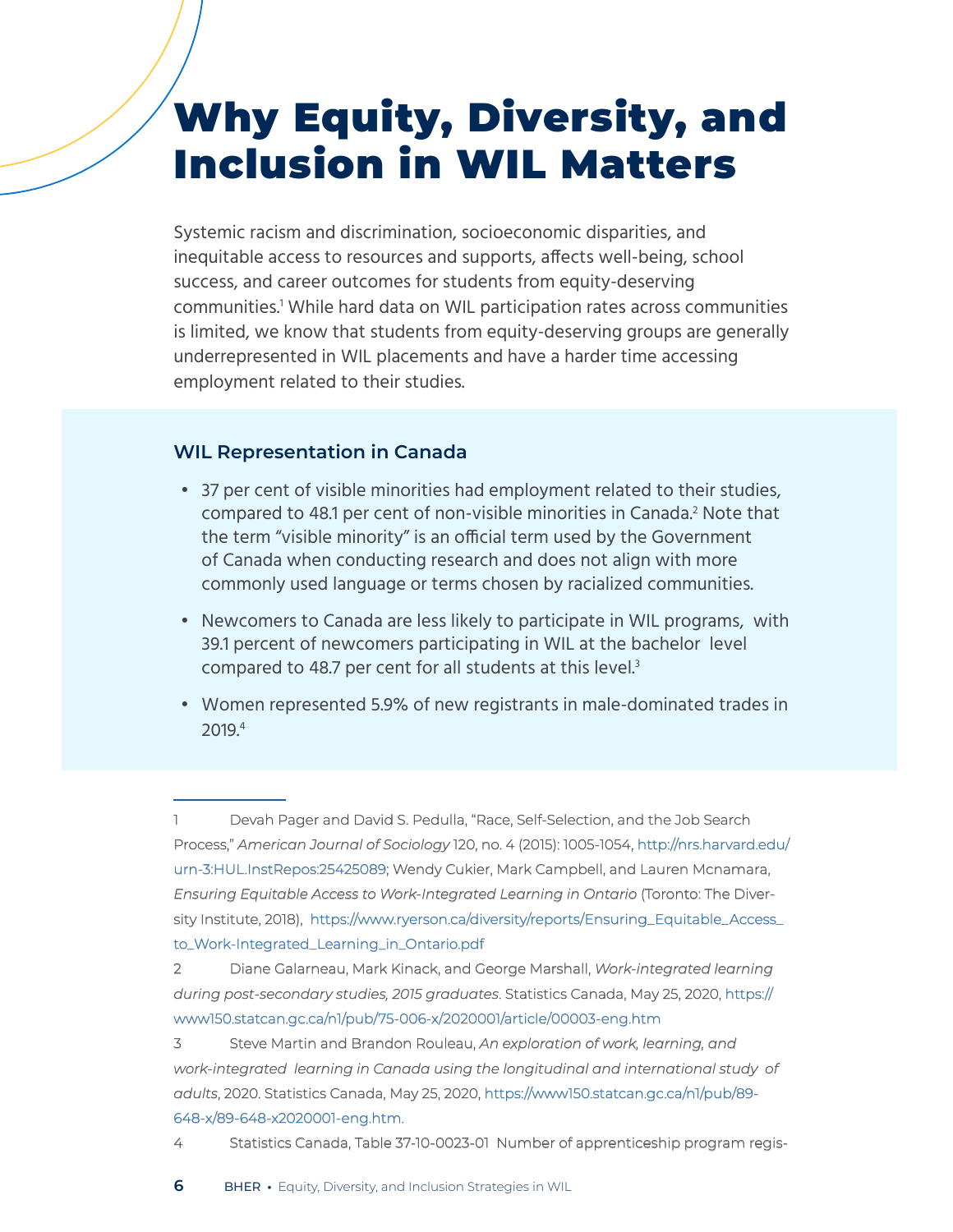Students from more privileged backgrounds tend to have greater flexibility in their choice of WIL placements, in part because they are more easily able to participate in unpaid WILs. This exacerbates an already uneven playing field for accessing future work experiences as students that are unable to participate in unpaid WILs are less likely to gain the types of experiences that employers look for in new graduates. And, unpaid WILs are a gendered challenge. At the bachelor's level, 64 per cent of male-identifying students experienced a paid placement, whereas only 23 per cent of female-identifying students had a paid WIL placement.5 Paid WILs are also more common in programs and placements dominated by men, such as engineering, compared to those dominated by other genders, such as health and education.<sup>6</sup>

WIL students from equity-deserving groups also face additional barriers throughout WIL placements, such as anxieties about workplace discrimination, lack of affordable transportation options, unsupportive supervisors, and finding a general sense of belonging in organizations whose workforce may not reflect the student's lived experience.<sup>7</sup> For example, WIL host organizations that offer professional development programs that charge fees to participate may cause additional financial strain on low-income students without significant financial cushions.

trations, <https://www150.statcan.gc.ca/t1/tbl1/en/tv.action?pid=3710002301>

5 Statistics Canada, *Work-integrated learning participation of postsecondary graduates, by province of study, level of study, field of study and sex*. Table 37-10-0186- 01, <https://www150.statcan.gc.ca/t1/tbl1/en/cv.action?pid=3710018601>

6 Galarneau, Kinack, and Marshall, *Work-integrated learning*

7 Cukier, Campbell and Mcnamara, *Equitable Access to Work-Integrated Learning;* Jessica Brook et al., *Workplace Diversity, Inclusion, and Intersectionality* (San Francisco, CA: Culture Amp, 2019), [https://static1.squarespace.com/static/5cdb02d1eb](https://static1.squarespace.com/static/5cdb02d1ebfc7f4d8f68fd54/t/5dc4d2ce99115810dafea63a/1573180111889/Diversity%2C+Inclusion%2Cand+Intersectionality+2019.pdf)[fc7f4d8f68fd54/t/5dc4d2ce99115810dafea63a/1573180111889/Diversity%2C+Inclusion%-](https://static1.squarespace.com/static/5cdb02d1ebfc7f4d8f68fd54/t/5dc4d2ce99115810dafea63a/1573180111889/Diversity%2C+Inclusion%2Cand+Intersectionality+2019.pdf) [2Cand+Intersectionality+2019.pdf](https://static1.squarespace.com/static/5cdb02d1ebfc7f4d8f68fd54/t/5dc4d2ce99115810dafea63a/1573180111889/Diversity%2C+Inclusion%2Cand+Intersectionality+2019.pdf)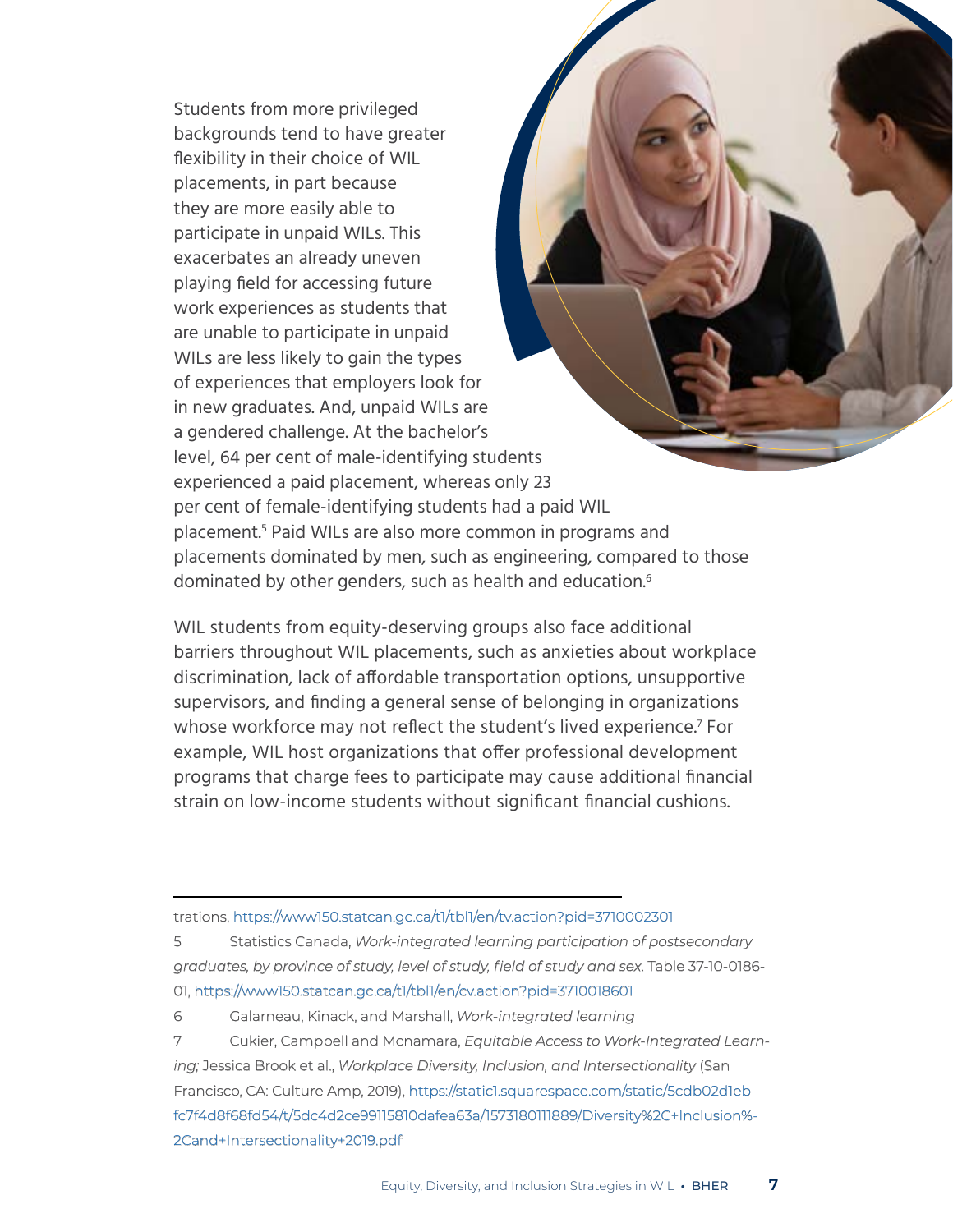Barriers to WIL access have been exacerbated for many students with the shift to remote work during the COVID-19 pandemic. Many WIL placements were cancelled, and available remote placements automatically excluded many students with limited access to reliable internet, especially those in rural, remote, or Northern communities where Internet reliability and bandwidth is often limited. This particularly affects Indigenous (First Nations, Inuit and Métis) students, whose home communities are often in remote and/or Northern regions. The same is also true for students living in low-income urban areas who lack of quality, affordable Internet access.<sup>8</sup>

#### **Despite inequities, WIL can also be an equalizer for students and a valuable tool for employers**

When done with EDI at the forefront, WIL can be an important pathway into meaningful employment for all students. WIL experiences can help shape a students' career goals, exposure to mentorship, and broaden their awareness of career possibilities.<sup>9</sup> It can also be an equalizer for marginalized students to access and grow awareness of new opportunities. And as we've heard loud and clear in our consultations, WIL is also an invaluable talent pipeline for employers across sectors and industries throughout Canada. WIL experiences ensure a steady stream of skilled, engaged workers post-graduation who are equipped with industry-level skills on day one. The return on investment for WIL is evident through the innovative advances organizations have made upon hiring WIL students; for example, post-secondary students apply new research and ideas from their coursework to offer fresh ideas for the workplace. The contributions of students bolster knowledge growth and translation for all WIL stakeholders.10 **By adopting an EDI mindset and uplifting equity-deserving** 

9 Cukier, Campbell & Mcnamara, "Equitable Access to Work-Integrated Learning" 10 "Benefits of WIL," *Business and Higher Education Roundtable*, last modified 2020, <https://www.bher.ca/work-integrated-learning/benefits-wil>; Business and Higher

<sup>8</sup> Andrew Schrumm, Sonya Bell, and Tracee Smith, *Building Bandwidth: Preparing Indigenous Youth for a Digital Future* (Toronto: Royal Bank of Canada, 2021), [https://](https://royal-bank-of-canada-2124.docs.contently.com/v/building-bandwidth-preparing-indigenous-youth-for-a-digital-future-pdf) [royal-bank-of-canada-2124.docs.contently.com/v/building-bandwidth-preparing-indig](https://royal-bank-of-canada-2124.docs.contently.com/v/building-bandwidth-preparing-indigenous-youth-for-a-digital-future-pdf)[enous-youth-for-a-digital-future-pdf](https://royal-bank-of-canada-2124.docs.contently.com/v/building-bandwidth-preparing-indigenous-youth-for-a-digital-future-pdf); Emma Greenfield, "Digital Equity for Indigenous Communities," *Samuel Centre For Social Connectedness*, July 7, 2020[, https://www.]( https://www.socialconnectedness.org/digital-equity-for-indigenous-communities/) [socialconnectedness.org/digital-equity-for-indigenous-communities/;]( https://www.socialconnectedness.org/digital-equity-for-indigenous-communities/) Geoff McMaster, "How Indigenous communities are taking broadband internet access into their own hands," *University of Alberta*, February 18, 2021, [https://www.ualberta.ca/](https://www.ualberta.ca/folio/2021/02/how-indigenous-communities-are-taking-broadband-internet-access-into-their-own-hands.html) [folio/2021/02/how-indigenous-communities-are-taking-broadband-internet-access-in](https://www.ualberta.ca/folio/2021/02/how-indigenous-communities-are-taking-broadband-internet-access-into-their-own-hands.html)[to-their-own-hands.html](https://www.ualberta.ca/folio/2021/02/how-indigenous-communities-are-taking-broadband-internet-access-into-their-own-hands.html).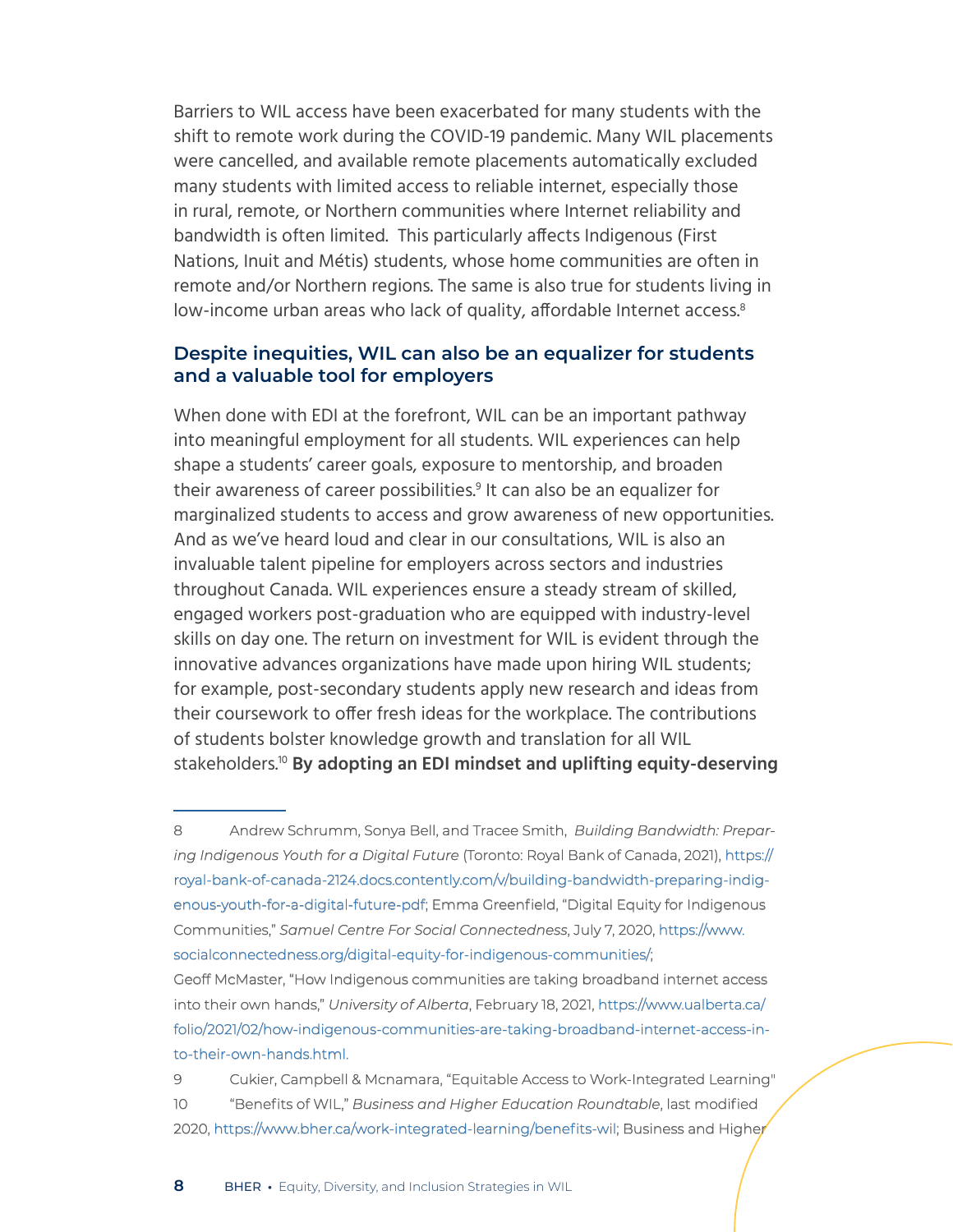**communities through meaningful commitments to equitable access, inclusion, and belonging in the workplace, everyone benefits.** But as long as equity-deserving communities are left behind in WIL, employers are missing out too. Countless industry studies and stories from employers have underscored the value of a focus on equity, diversity, and inclusion in the workplace - and not just when it comes to WIL. These are key assets to successful organizations with healthy workplaces and strong talent pipelines.11

## <span id="page-8-0"></span>Embedding EDI into Your Workplace can:

### PROVIDE ACCESS TO A MORE DIVERSE TALENT POOL THAN MIGHT OTHERWISE BE AVAILABLE THROUGH CONVENTIONAL RECRUITMENT METHODS

Employers who seek to grow the diversity of their organizations are sometimes limited because they lack a diverse applicant pool. Yet there is an abundance of quality talent within equity-deserving communities and many ways to tap into these talent pools. For example, Black-focused professional development programs like ICON Talent Partners or community-specific recruitment fairs like Start Proud's annual Venture Out Conference showcasing 2SLGBTQ+ tech talent.<sup>12</sup> But employers need to be open to looking.

Education Roundtable, *ROI: Beyond the Numbers Guide*. Business and Higher Education Roundtable, 2021, [http://www.bher.ca/wil-hub/create-quality-wil/roi-beyond-num](http://www.bher.ca/wil-hub/create-quality-wil/roi-beyond-numbers)[bers](http://www.bher.ca/wil-hub/create-quality-wil/roi-beyond-numbers)

11 Catalyst, *Why Diversity and Inclusion Matter: Quick Take*. Catalyst, 2020, [https://](https://www.catalyst.org/research/why-diversity-and-inclusion-matter/) [www.catalyst.org/research/why-diversity-and-inclusion-matter/](https://www.catalyst.org/research/why-diversity-and-inclusion-matter/); Innovation, Science and Economic Development Canada,"The 50 – 30 Challenge: Your Diversity Advantage," last modified August 17, 2021, [http://www.ic.gc.ca/eic/site/icgc.nsf/eng/07706.html;](http://www.ic.gc.ca/eic/site/icgc.nsf/eng/07706.html) Bessma Momani, Jillian Stirk, and Anna Klimbovskaia, "Why the Benefits of Diversity Are Not Theoretical," *Policy Options*, April 24, 2017, [https://policyoptions.irpp.org/magazines/](https://policyoptions.irpp.org/magazines/april-2017/why-the-benefits-of-diversity-are-not-theoretical/) [april-2017/why-the-benefits-of-diversity-are-not-theoretical/](https://policyoptions.irpp.org/magazines/april-2017/why-the-benefits-of-diversity-are-not-theoretical/); Brook et al., Workplace Diversity, Inclusion, and Intersectionality

12 ICON Talent Partners, last modified 2021, [https://icontalent.org;](https://icontalent.org) Venture Out, last modified 2021, [https://www.ventureout.ca/aboutus.](https://www.ventureout.ca/aboutus)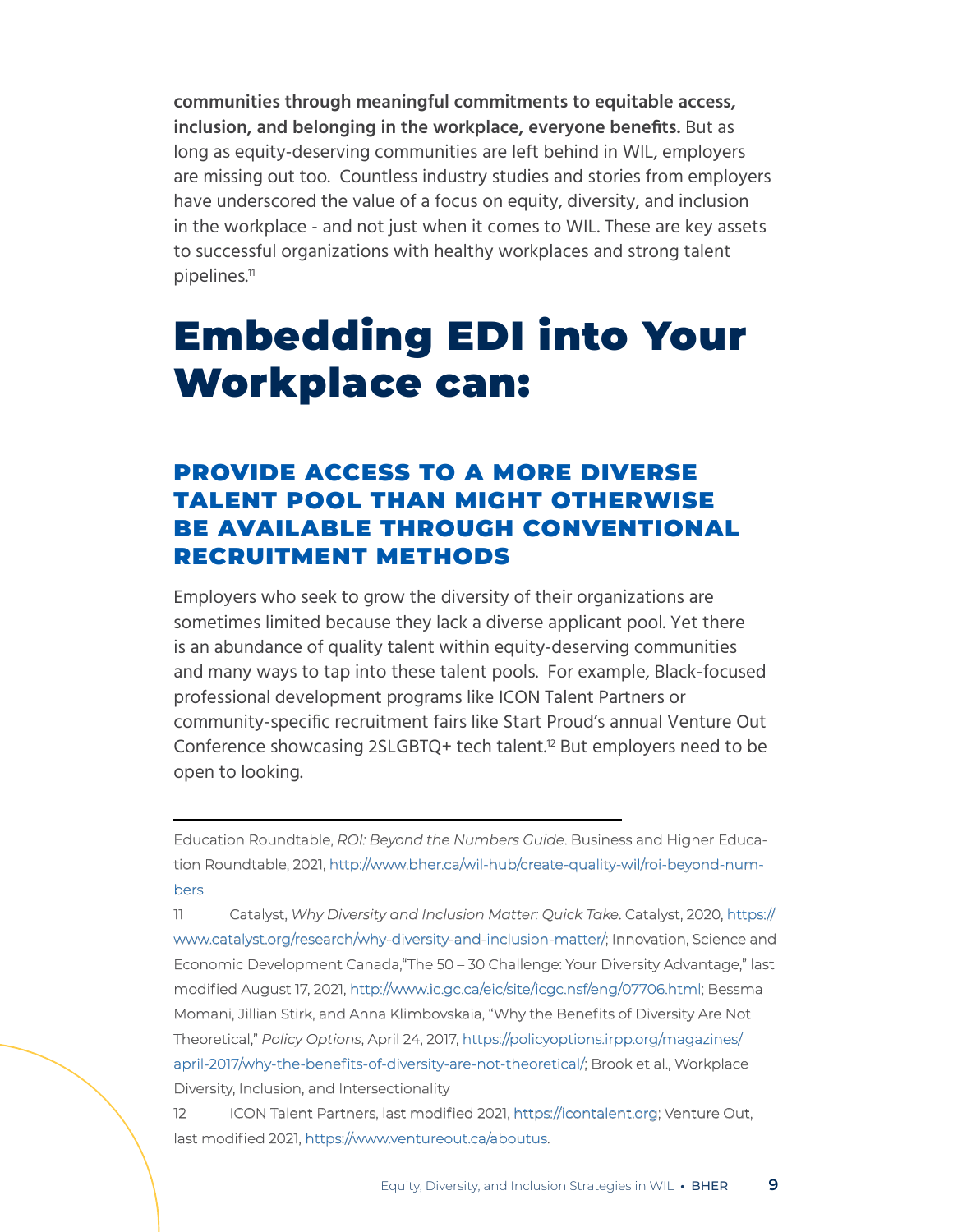Untapped pools of diverse talent can be found across Canada. Their lived experiences can help businesses grow, while ensuring organizations remain reflective of the values and diversity of their local and stakeholder communities.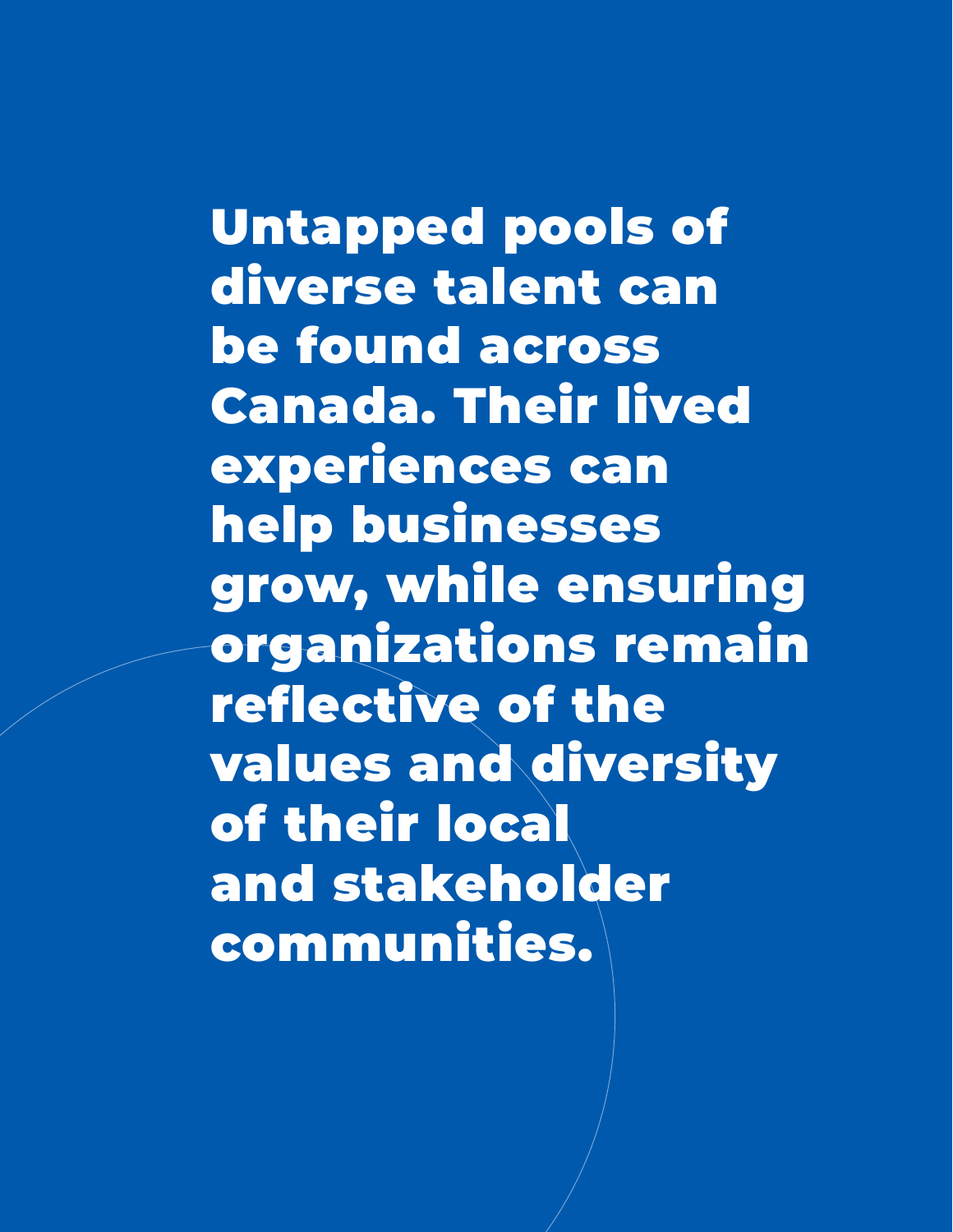## IMPROVE CAPACITY TO DEVELOP TALENT IN-HOUSE, BUILD STRONG TEAMS, AND BOLSTER TALENT PIPELINES

New, well-rounded teams don't come pre-made. By participating in WIL, organizations can train and empower a new generation of students from equity-deserving communities by investing in their success early on in their career. As a result, employers are better equipped to recruit students with whom they have established relationships and who have relevant industry experience once they graduate.<sup>13</sup> As Figure 1 illustrates, EDI in WIL can benefit employers at each stage of WIL talent development:

#### WORK-INTEGRATED LEARNING (WIL) TALENT PIPELINE DEVELOPMENT

| <b>ENGAGE</b>                                                                    | <b>RECRUIT</b>                                                                                                            | <b>NURTURE</b>                                                                                                       | <b>RETAIN</b>                                                                                                        |
|----------------------------------------------------------------------------------|---------------------------------------------------------------------------------------------------------------------------|----------------------------------------------------------------------------------------------------------------------|----------------------------------------------------------------------------------------------------------------------|
| <b>Engage with the</b><br>right partners &<br>attract strong,<br>diverse talent. | <b>Identify &amp; recruit</b><br>candidates with<br>the right mix of<br>skills and potential<br>for your<br>organization. | <b>Nurture &amp; support</b><br><b>WIL students in</b><br>ways that help<br>them and your<br>organization<br>thrive. | <b>Retain strong WIL</b><br>students and<br>continue to<br>strengthen talent<br>development at<br>your organization. |

## PROVIDE ACCESS TO A GREATER RANGE OF IDEAS, SKILLS, AND PERSPECTIVES, WITH POTENTIAL INNOVATION AND KNOWLEDGE TRANSLATION BENEFITS

Beyond the social and moral imperatives to foster inclusive, diverse workplaces, an EDI mindset allows organizations to grow and change for the better. Diverse teams that are representative of equity-deserving communities lead to a greater range of ideas, opinions, and perspectives that can drive not only industry innovation but culture change. Prioritizing EDI also helps prevent talent "brain drain" from regions, industries, and the Canadian economy more broadly. Research shows that across a wide range

- 
- 13 Business and Higher Education Roundtable, "Benefits of WIL."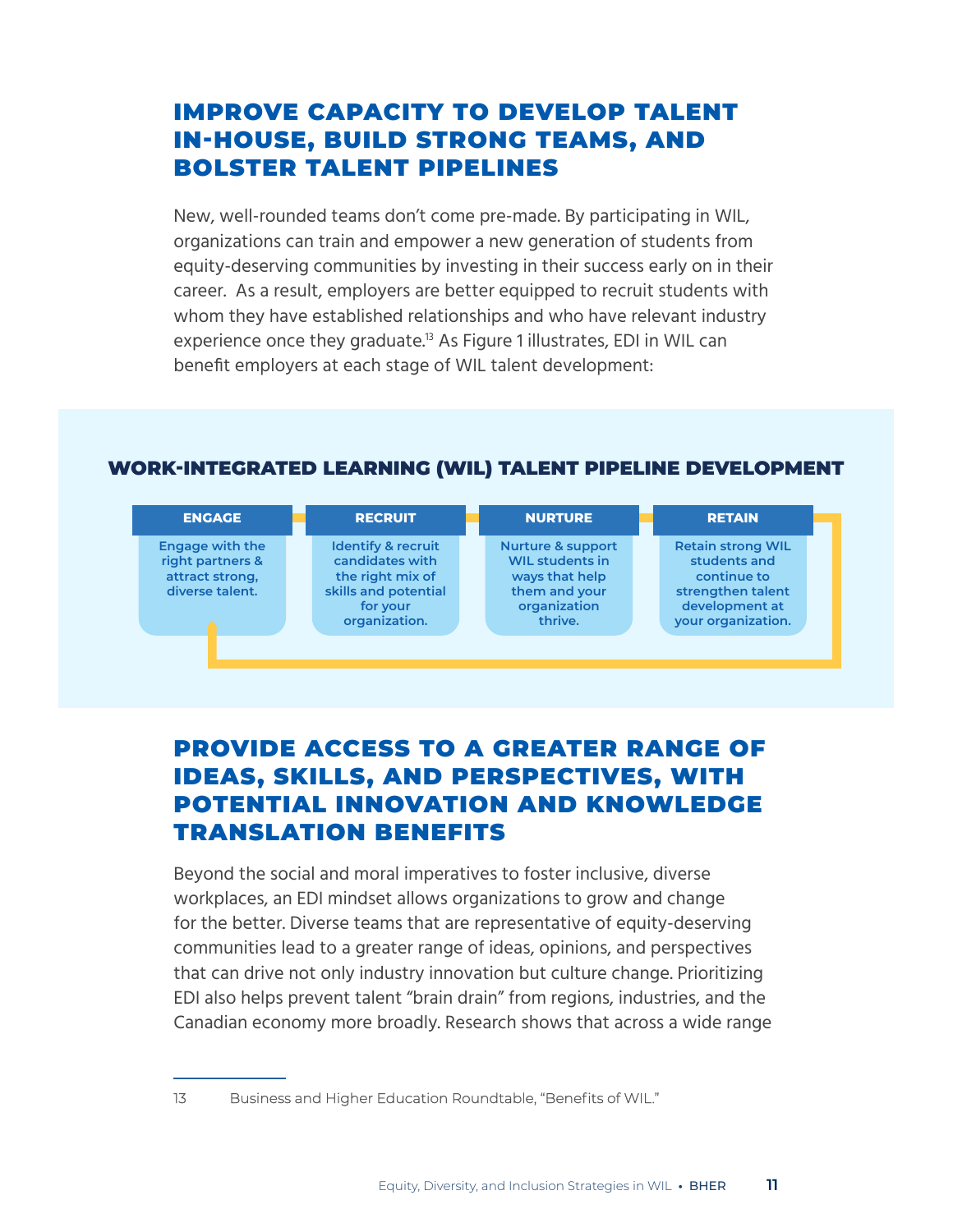of industries, increased racial and ethnocultural diversity among employees is associated with increased revenue, employee happiness, and productivity benefits.<sup>14</sup>

Through WIL, organizations can help to ensure that the individuals they recruit and train reflect their customers or communities in which they operate. And there are marked social and economic benefits of this. For-profit businesses that welcome diversity see increased revenue and consistent product loyalty from a more diverse consumer base.<sup>15</sup> For service-based organizations, EDI offers opportunities to develop programming tailored to specific communities which in turn attracts more participants: for example, we heard from some employers that they were better able to serve Indigenous communities because of the unique perspectives brought by Indigenous (First Nations, Inuit and Métis) WIL students.

# <span id="page-11-0"></span>Making EDI Happen

**Starting from an EDI mindset is key.** This involves an approach to student engagement that acknowledges and seeks to address the barriers that students from equity-deserving student communities face in accessing WILs. The challenges may seem insurmountable at first on different fronts; financial, social, logistical, but it is crucial to see the bigger picture. So much about EDI is the attitude that employers and supervisors adopt openness, honesty, and transparency with employees, and genuine dedication to EDI goes a long way in helping to establish inclusive environments and equitable opportunities. And, myriad resources and supports exist to help organizations thrive on their EDI journey, examples of which can be found throughout this section of the guide.

An EDI mindset recognizes that bringing in diverse talent is only part of the bigger solution.<sup>16</sup> Openness and flexibility to accommodate and

14 Momani, Stirk, and Klimbovskaia, "Why the Benefits of Diversity Are Not Theoretical."

 $15$  Ibid.

16 Sarah Saska et al., *What about belonging? Why belonging is vital to your organization's diversity, equity, and inclusion strategy*, (Toronto: Feminuity, n.d.) [https://static1.squarespace.com/static/5cdb02d1ebfc7f4d8f68fd54/t/5d9ced489f5e6e-](https://static1.squarespace.com/static/5cdb02d1ebfc7f4d8f68fd54/t/5d9ced489f5e6e3ab85f00f2/1570565448651/What+About+Belonging+%5BFEMINUITY+RESOURCE%5D.pdf)[3ab85f00f2/1570565448651/What+About+Belonging+%5BFEMINUITY+RESOURCE%5D.](https://static1.squarespace.com/static/5cdb02d1ebfc7f4d8f68fd54/t/5d9ced489f5e6e3ab85f00f2/1570565448651/What+About+Belonging+%5BFEMINUITY+RESOURCE%5D.pdf) [pdf.](https://static1.squarespace.com/static/5cdb02d1ebfc7f4d8f68fd54/t/5d9ced489f5e6e3ab85f00f2/1570565448651/What+About+Belonging+%5BFEMINUITY+RESOURCE%5D.pdf)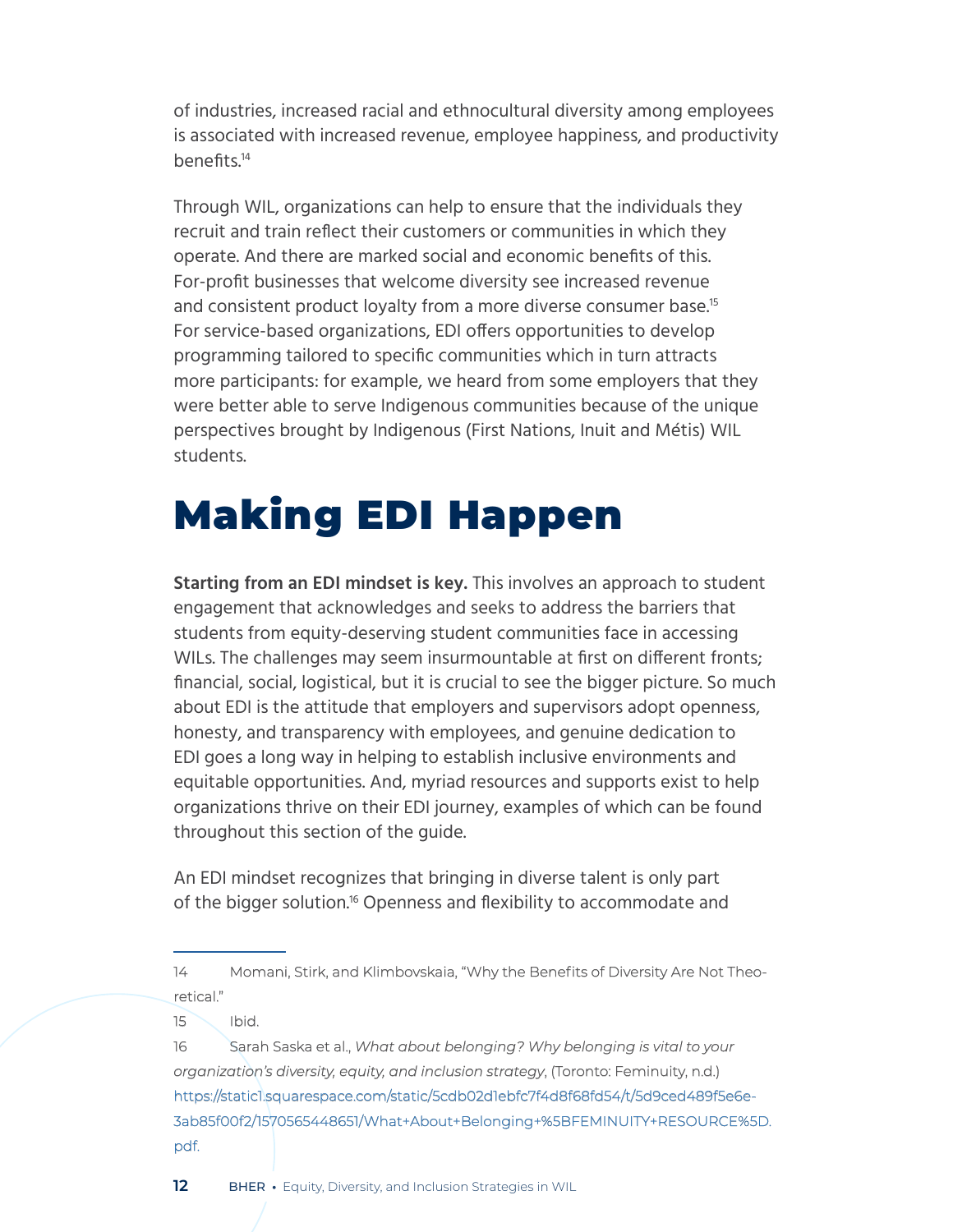support students from equity-deserving groups throughout their WIL experience is also key. WIL employers should be mindful that students have diverse needs and circumstances that may not have been disclosed to co-op or career offices that initially facilitated the WIL placement process. These may include 'invisible needs' - neurodiversity or mental illness, financial restrictions, caregiving or familial responsibilities, unwillingness or inability to travel for placements, amongst others.<sup>17</sup>



And of course an EDI mindset for WIL doesn't happen in a vacuum - it should be part and parcel with larger, long-term efforts to embed EDI into your organization's culture, values, policies, and practices. A workplace that embeds EDI avoids tokenizing or approaching EDI as a symbolic, box-checking exercise (e.g., hiring from equity-deserving communities just to meet a diversity target) and strives for justice, dignity, and belonging for everyone.18 Many of the employers we spoke to noted the importance of prioritizing meaningful, evidence-based, and community-led EDI training for employees and to develop collaborative strategies for ensuring workplaces that are safe and inclusive.

17 Jacqueline Mackaway, Theresa Winchester-Seeto, and Anna Rowe, "Responding to student diversity: Strategies for placing work-integrated education students," (presentation, New Zealand Association for Cooperative Education 2013 Conference on Strategic Direction in Cooperative Education, Auckland, NZ, April 21-23, 2013), [https://research](https://researchers.mq.edu.au/en/publications/responding-to-student-diversity-strategies-for-placing-work-integ)[ers.mq.edu.au/en/publications/responding-to-student-diversity-strategies-for-plac](https://researchers.mq.edu.au/en/publications/responding-to-student-diversity-strategies-for-placing-work-integ)[ing-work-integ.](https://researchers.mq.edu.au/en/publications/responding-to-student-diversity-strategies-for-placing-work-integ)

18 Aida Mariam Davis, "Diversity, Equity, and Inclusion have failed. How about Belonging, Dignity and Justice instead?" *World Economic Forum*, February 23, 2021. [https://www.weforum.org/agenda/2021/02/diversity-equity-inclusion-have-failed-belong](https://www.weforum.org/agenda/2021/02/diversity-equity-inclusion-have-failed-belonging-dignity-justice/)[ing-dignity-justice/;](https://www.weforum.org/agenda/2021/02/diversity-equity-inclusion-have-failed-belonging-dignity-justice/) Catalyst, *Why Diversity and Inclusion Matter;* Sundiatu Dixon-Fyle et al., "Diversity wins: How inclusion matters," McKinsey & Company, May 19, 2020, [https://](https://www.mckinsey.com/featured-insights/diversity-and-inclusion/diversity-wins-how-inclusion-matters#) [www.mckinsey.com/featured-insights/diversity-and-inclusion/diversity-wins-how-inclu](https://www.mckinsey.com/featured-insights/diversity-and-inclusion/diversity-wins-how-inclusion-matters#)[sion-matters#](https://www.mckinsey.com/featured-insights/diversity-and-inclusion/diversity-wins-how-inclusion-matters#); Social Chorus, "15 Ways to Improve Diversity and Inclusion in the Workplace," *Social Chorus* (blog), July 14, 2021[, https://socialchorus.com/blog/15-ways-to-im]( https://socialchorus.com/blog/15-ways-to-improve-diversity-and-inclusion-in-the-workplace/)[prove-diversity-and-inclusion-in-the-workplace/]( https://socialchorus.com/blog/15-ways-to-improve-diversity-and-inclusion-in-the-workplace/)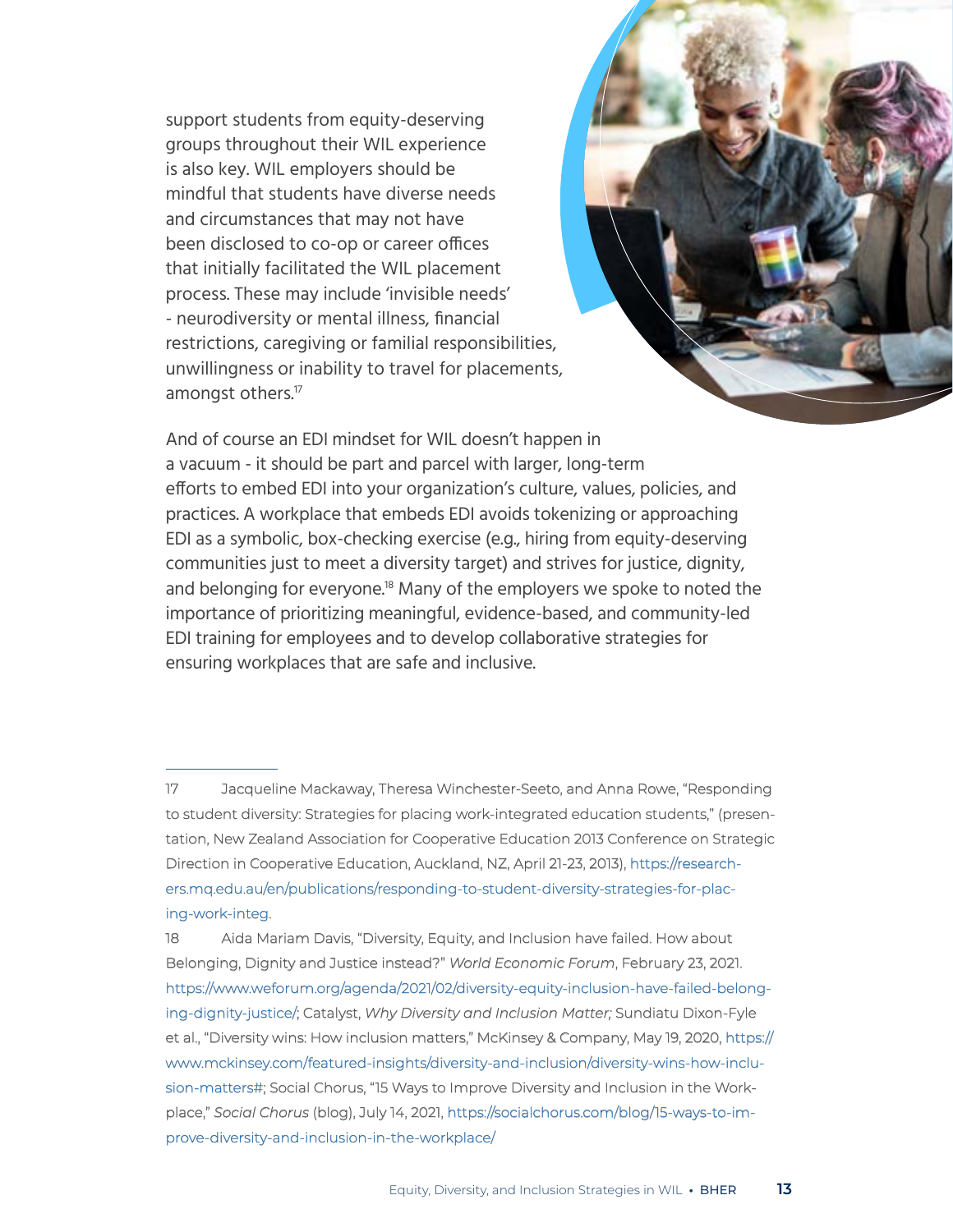By taking steps to understand and value the identities, lived experiences, skills, and needs of equitydeserving students, employers will be better positioned to take a hard look at workplace culture and address systemic barriers.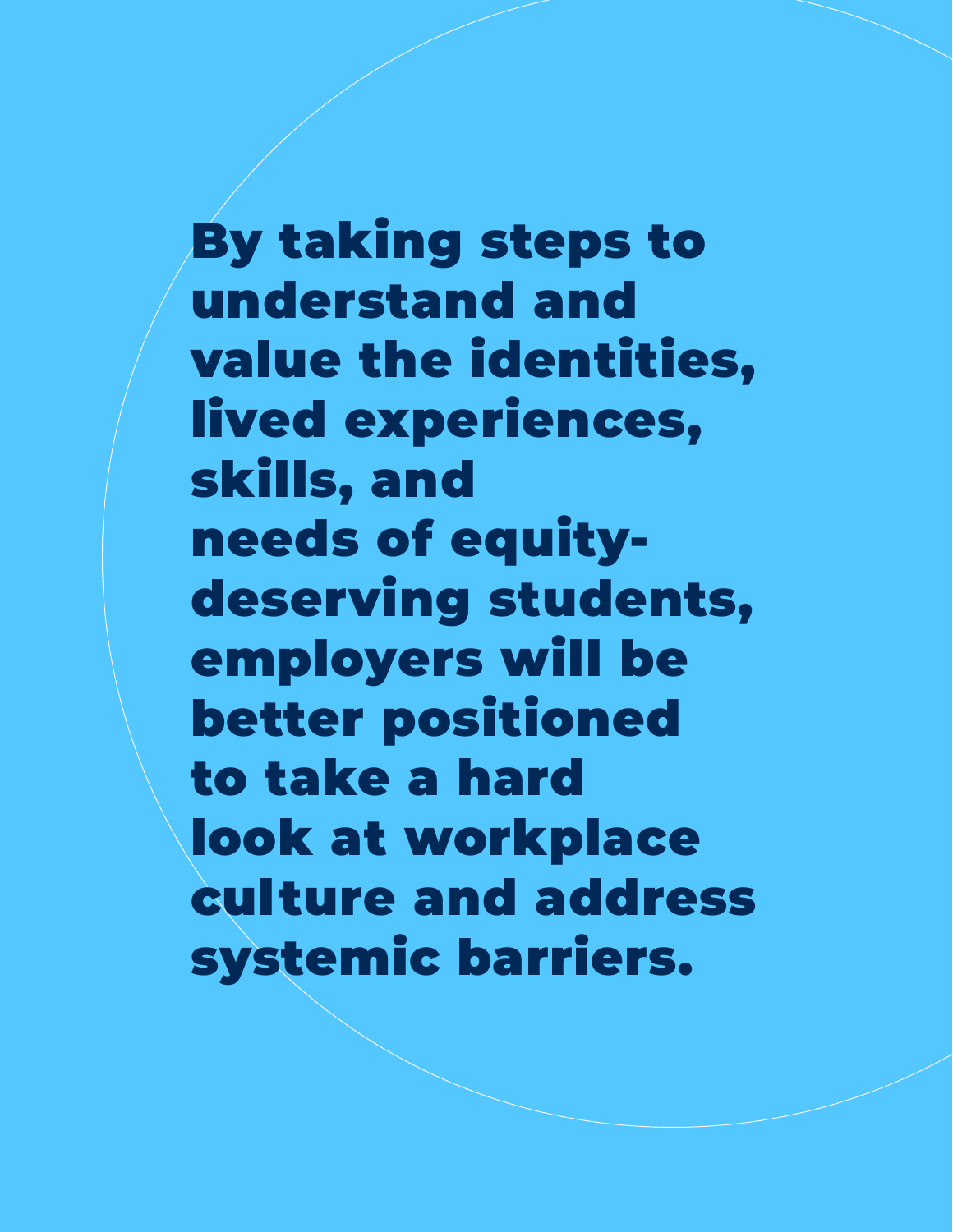## <span id="page-14-0"></span>What are the Concrete Steps Employers Can Take?

## STEP 1: EVALUATE YOUR STRENGTHS AND WEAKNESSES

Understand your organization's strengths and weaknesses when it comes to EDI, and not only when it comes to WIL. The steps you take at an organizational level will benefit all aspects of talent development, including WIL. One way to start is to convene team members to undertake an informal Strengths, Weaknesses, Opportunities, and Threats (SWOT) analysis on EDI.<sup>19</sup> This exercise will help identify the most pressing gaps in your industry and/ or organization's talent pipeline, think about which communities might be the highest priority for engagement, and identify which action items to tackle in the shorter versus longer-term. Start by discussing:

• What are the EDI and cultural strengths of our organization?

For example, which communities are well-represented in our organization? Is this representation spread throughout leadership, types of roles, and different career stages? Do all employees feel engaged and included? What kinds of EDI initiatives, resources, events, and training exist at or are offered through our organization? Have they been helpful and impactful for staff from different communities?

• What are the EDI and cultural weaknesses of our organization?

For example, which groups are underrepresented in our organization as a whole, and across roles and career stages? Are there critical gaps in feelings of engagement and inclusion? If so, what is driving them?

• What opportunities exist to strengthen EDI at our organization?

For example, how can we improve the diversity of our talent pipeline so that it better reflects the population of our region, customers, and/or local or targeted communities? How can we improve our employee engagement,

<sup>19</sup> TC Bell, "Let's talk strategy #3: How to Create a Really Simple SWOT Analysis," *LinkedIn*, November 16, 2019, [https://www.linkedin.com/pulse/lets-talk-strategy-3-how-create-re](https://www.linkedin.com/pulse/lets-talk-strategy-3-how-create-really-simple-swot-analysis-bell-/?articleId=6601563750149476352.)[ally-simple-swot-analysis-bell-/?articleId=6601563750149476352.](https://www.linkedin.com/pulse/lets-talk-strategy-3-how-create-really-simple-swot-analysis-bell-/?articleId=6601563750149476352.)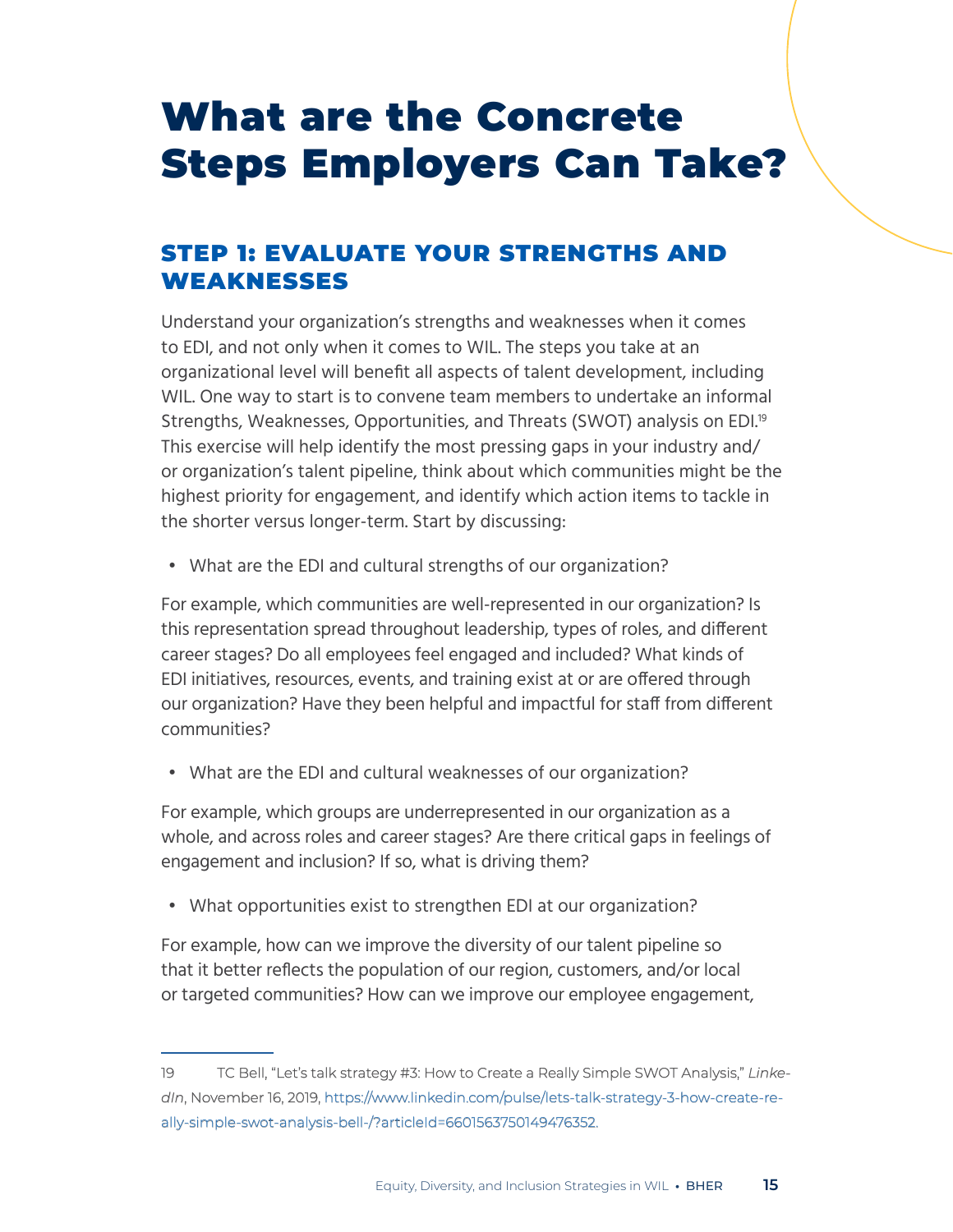inclusion, and workplace culture through EDI? What kinds of EDI initiatives, resources, events, and/or training are needed as next steps to achieve this (e.g., gender-inclusive language on documents like applications; proactively offering accommodations for neurodiverse or disabled employees; anti-racist, anti-bullying, and anti-harassment initiatives and/or policies)?

• What are the biggest constraints to embedding EDI into our workplace?

For example, are the physical and/or virtual workspaces of your organization accessible for disabled employees? Is there interest and engagement from staff at all levels on the importance of EDI initiatives, or is there resistance? Consider how you might start to tackle these constraints (e.g., accessibility of physical and digital infrastructure, available benefits, geographic accessibility, EDI training and awareness building opportunities, and more).

• Do employees have access to quality professional development and wraparound supports?

For example, is there access to supports or accommodations for mental health, disabilities, religious practices, or transitioning at work for transgender employees? What other forms of support or professional development resources are wanted or needed by employees?

Engaging team members in focused conversations helps make sure any changes or action taken on EDI reflect employee voices. This in turn helps bring all employees along on your EDI journey and makes sure this journey is unique to the strengths and needs of your organization.

#### **Supports to make EDI happen**

If an organization is limited in resources or capacity to audit, adjust processes, or launch EDI-centered initiatives there are many independent EDI-driven workforce development agencies, non-profits, and community organizations that offer supports, workshops, and a wealth of existing toolkits and digital resources, often freely available. Some examples include:

• Pride at Work Canada's Workplace Audit and employer resources on workplace inclusion<sup>20</sup>

<sup>20</sup> Pride at Work Canada, "Workplace Audit," last modified 2016, [https://pride](https://prideatwork.ca/programs/lgbt-workplace-inclusion-index/;)[atwork.ca/programs/lgbt-workplace-inclusion-index/;](https://prideatwork.ca/programs/lgbt-workplace-inclusion-index/;) Pride at Work Canada, *"Hiring*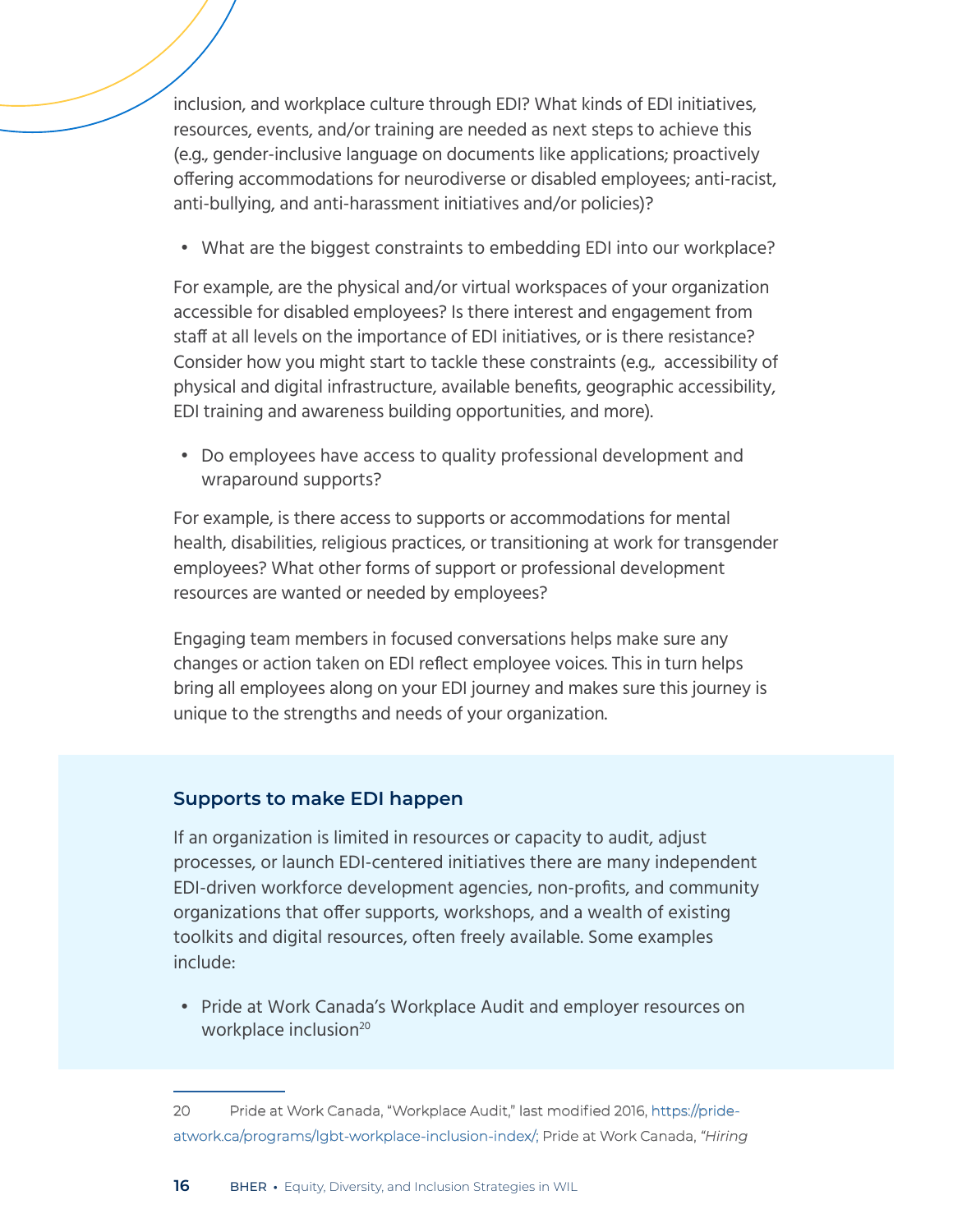- Civic Action's HireNext Assessment Tool<sup>21</sup>
- Canadian National Institute for the Blind (CNIB)'s Come to Work Program<sup>22</sup>
- Black Professionals in Tech Network's Black Tech Experience Assessment  $T$ ool<sup>23</sup>
- Canadian Research Institute for the Advancement of Women's Intersectionality Wheel<sup>24</sup>
- Toolkit on Intersectional Mainstreaming: A Resource for Organizations, Volunteers and Allies<sup>25</sup>
- Finally, you can access BHER's [Financial Supports Catalogue,](http://bher.ca/wil-hub/invest-wil/financial-supports-catalogue) a one-stop employer resource that brings together and details information on the funding supports available to hire students from equity-deserving communities in specific regions/jurisdictions

*Across All Spectrums: A Report on Broadening Opportunities for LGBTQ2+ Jobseekers.* Toronto: Pride at Work Canada, 2018, [https://prideatwork.ca/wp-content/up](https://prideatwork.ca/wp-content/uploads/2018/01/PrideAtWork_2018_Round_FINAL-s.pdf)[loads/2018/01/PrideAtWork\\_2018\\_Round\\_FINAL-s.pdf;](https://prideatwork.ca/wp-content/uploads/2018/01/PrideAtWork_2018_Round_FINAL-s.pdf) Pride at Work Canada and Great Place to Work, *Beyond Diversity: An LGBT Best Practice Guide for Employers.* Toronto: Pride at Work Canada, 2017, [https://prideatwork.ca/wp-content/uploads/2017/09/Be](https://prideatwork.ca/wp-content/uploads/2017/09/Beyond-Diversity-LGBT-Guide.pdf )[yond-Diversity-LGBT-Guide.pdf](https://prideatwork.ca/wp-content/uploads/2017/09/Beyond-Diversity-LGBT-Guide.pdf )

21 CivicAction, "HireNext," last modified 2020, <https://hirenext.civicaction.ca>.

22 Canadian National Institute for the Blind (CNIB), "I Want to Connect with Talent: Come to Work," last modified 2021, [https://cnib.ca/en/programs-and-services/work/i](https://cnib.ca/en/programs-and-services/work/i-want-connect-talent-come-work)[want-connect-talent-come-work](https://cnib.ca/en/programs-and-services/work/i-want-connect-talent-come-work)

23 Black Professionals in Tech Network, "Black Tech Experience Assessment Tool," <https://assessment.bptn.ca>

24 Canadian Research Institute for the Advancement of Women, "Feminist Intersectionality and GBA+," [https://www.criaw-icref.ca/our-work/feminist-intersectional](https://www.criaw-icref.ca/our-work/feminist-intersectionality-and-gba/)[ity-and-gba/](https://www.criaw-icref.ca/our-work/feminist-intersectionality-and-gba/)

25 Joana Xhemali and Dresda Emma Méndez de la Brena, *Toolkit on Intersectional Mainstreaming: A resource for organizations, volunteers and allies*. European Union: Gender Equality and Intersectionality Lab, Erasmus Mundus Association, 2020, [https://www.esaa-eu.org/fileadmin/esaa/content/communication\\_kit/toolkit\\_on\\_inter](https://www.esaa-eu.org/fileadmin/esaa/content/communication_kit/toolkit_on_intersectional_mainstreaming-komprimiert.pdf)[sectional\\_mainstreaming-komprimiert.pdf](https://www.esaa-eu.org/fileadmin/esaa/content/communication_kit/toolkit_on_intersectional_mainstreaming-komprimiert.pdf)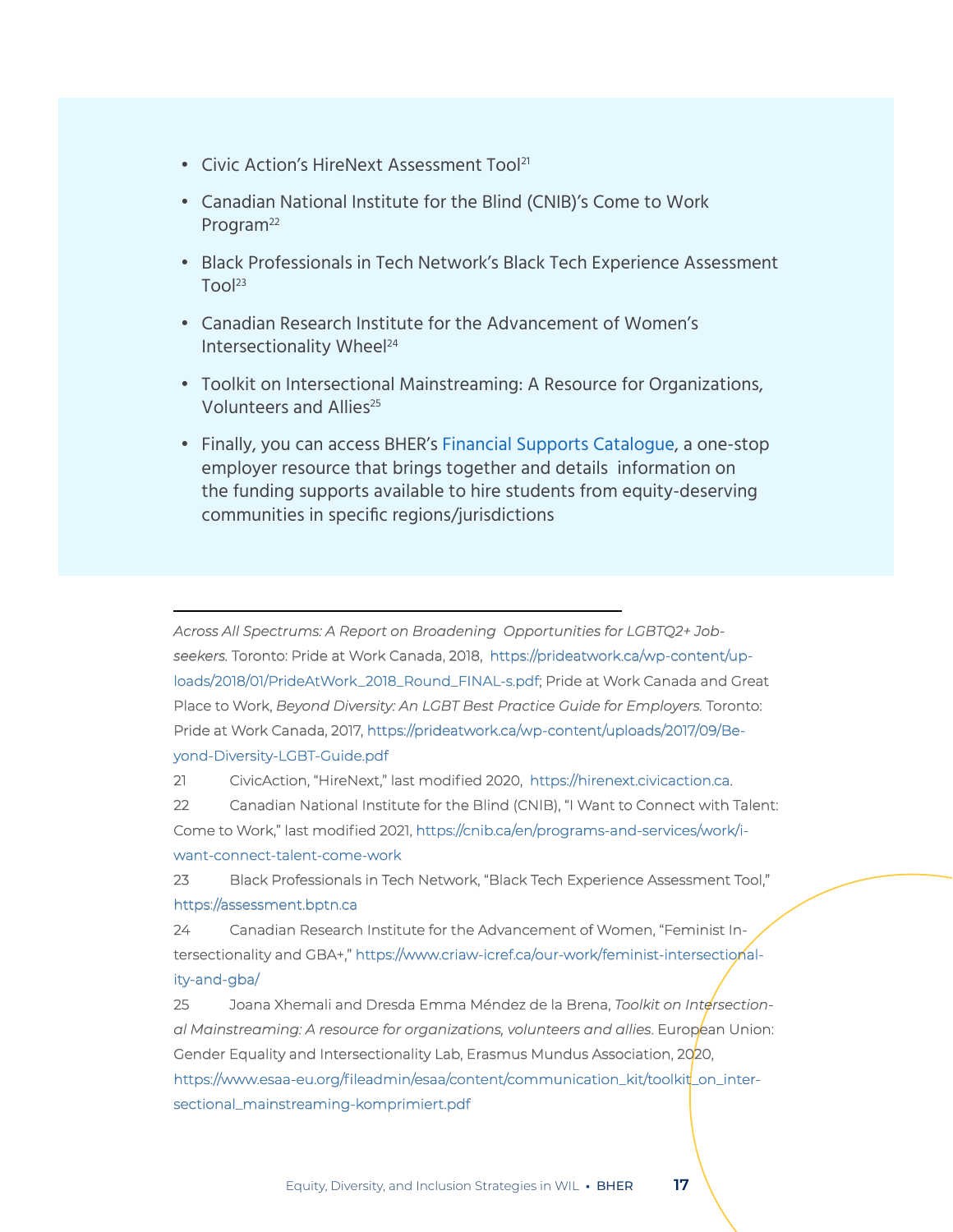## STEP 2: BUILD CAPACITY FOR INCLUSIVE, STUDENT-CENTERED ENGAGEMENT

Leverage partnerships with co-op offices and build relationships with unconventional, on-the-ground partners like student unions and associations, campus resource centres and affinity groups, and national and local EDI-centric organizations (listed above) to help your organization drive **inclusive, student-centered engagement**. Many of these partners seek to support employers in their efforts to advance accessibility and equity for students.

The goal with inclusive engagement is to not only build awareness among students from equity-deserving groups but to help them see themselves in your organization. This involves keeping recruitment materials up to date. Recruitment materials can be used to speak to your organization's EDI commitments. Be authentic by being specific about what these are, how they are being achieved, and/or how students will be accommodated. This also involves being transparent about how successful these commitments have been. And be mindful about the language and tone of recruitment materials by removing gender biased language from job ads, for example, as biased or exclusionary language can discourage students from even considering organizations.<sup>26</sup>

Also make sure to send ads through channels that are tapped into diverse student communities, such as affinity-based campus clubs, seek student feedback on your engagement and recruitment efforts to keep them relevant to student needs, and become involved in community and campus initiatives like student networking events. Some of these include:

• CEE (Careers, Education, Empowerment) Centre for Young Black Professionals' Career Training Programs<sup>27</sup>

<sup>26</sup> Carmen Nobel, "How To Take Gender Bias Out of Your Job Ads," *Forbes,* December 14, 2016, [https://www.forbes.com/sites/hbsworkingknowledge/2016/12/14/how-to](https://www.forbes.com/sites/hbsworkingknowledge/2016/12/14/how-to-take-gender-bias-out-of-your-job-ads/?sh=1015e1dd1024)[take-gender-bias-out-of-your-job-ads/?sh=1015e1dd1024](https://www.forbes.com/sites/hbsworkingknowledge/2016/12/14/how-to-take-gender-bias-out-of-your-job-ads/?sh=1015e1dd1024)

<sup>27</sup> Careers, Education, Empowerment (CEE) Centre for Young Black Professionals, "Career Training: 2021/2022 Programs," last modified 2020, [https://ceetoronto.org/pro](https://ceetoronto.org/programs/)[grams/](https://ceetoronto.org/programs/)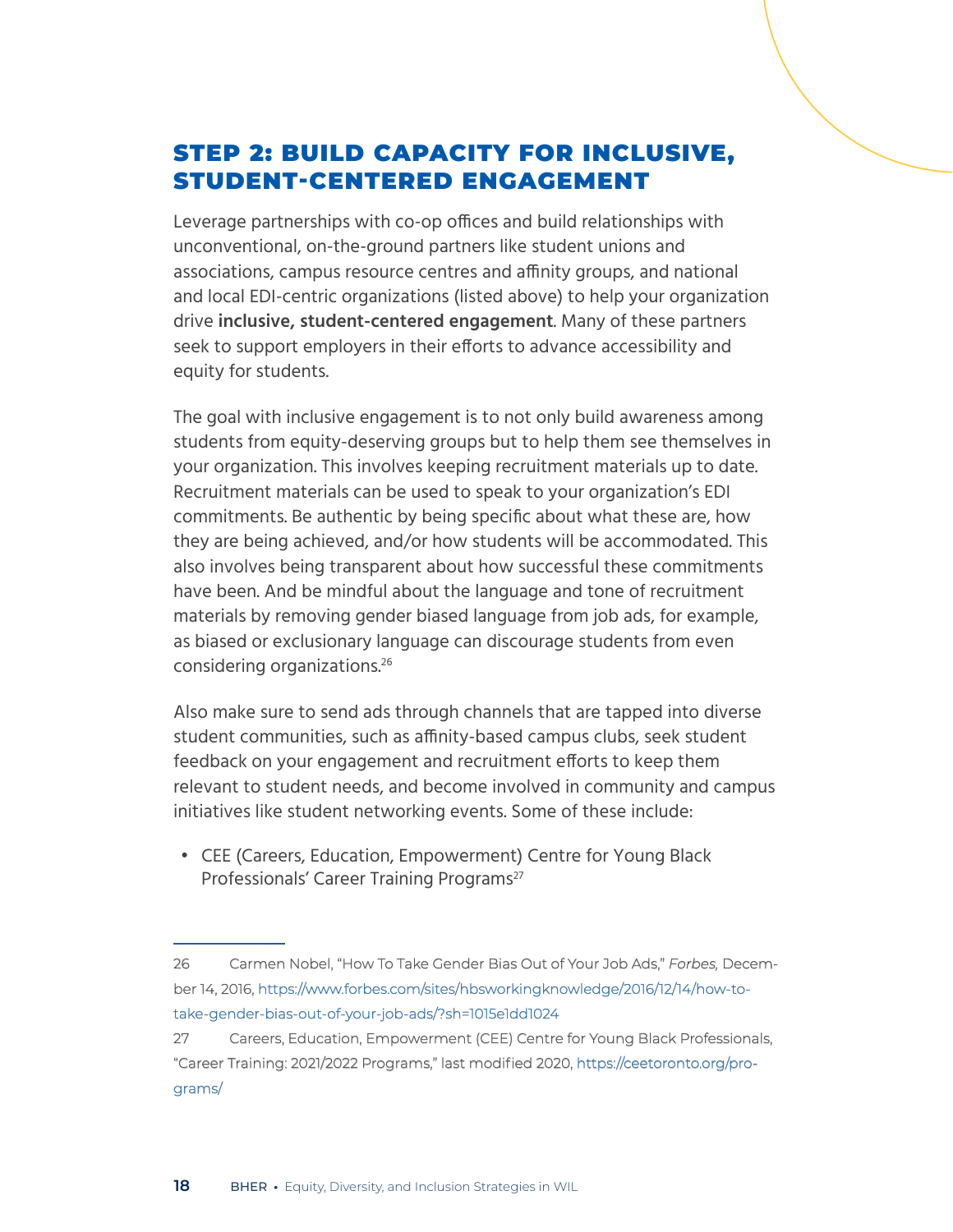- Start Proud's monthly networking events for 2SLGBTQ+ professionals in across Canada28
- Black Business and Professional Association's National Youth Summit<sup>29</sup>
- Newcomer Students' Association Immigrant Women's National Network, which provides mentorship and networking opportunities<sup>30</sup>
- Society for Canadian Women in STEM and Technology's membership program, which includes networking, mentorship, events, skills development and volunteering opportunities<sup>31</sup>
- Canadian Council for Youth Prosperity's National Youth Summit<sup>32</sup>
- National Educational Association of Disabled Students' Duty to Accommodate and Disclosure in Employment Guide<sup>33</sup>
- Youth 4 Youth Quebec's networking opportunities for English-speaking youth in Quebec<sup>34</sup>

Genuine, respectful relationships with student and community groups and deferring to their expertise will help build your organization's capacity to effectively and more easily engage, recruit, and support students from equity-deserving groups in the longer-term.

<sup>28</sup> Start Proud, "Events,"<https://startproud.org/eventoverview/>

<sup>29</sup> Black Business and Professional Association, "Programs," last modified 2021, <https://bbpa.org/programs/>

<sup>30</sup> Newcomer Students' Association, "Immigrant Women's National Network," <https://mynsa.ca/iwnn/>

<sup>31</sup> Society for Canadian Women in Science and Technology, "ms infinity | Youth Engagement," last modified 2021, <https://scwist.ca/programs/ms-infinity/>

<sup>32</sup> Canadian Council for Youth Prosperity, "National Youth Summit," last modified 2021, <https://www.ccyp-ccpj.org/national-youth-summit>

<sup>33</sup> Samantha Dubord, *Duty to Accommodate and Disclosure in Employment Guide*. Ottawa: National Educational Association of Disabled Students, 2017, [https://](https://neads.ca/en/about/projects/duty_accomm/index.php) [neads.ca/en/about/projects/duty\\_accomm/index.php](https://neads.ca/en/about/projects/duty_accomm/index.php)

<sup>34</sup> Youth 4 Youth Quebec, "Vision, Mission, Values," last modified 2021, [https://www.]( https://www.y4yquebec.org/vision-mission-values-history) [y4yquebec.org/vision-mission-values-history]( https://www.y4yquebec.org/vision-mission-values-history)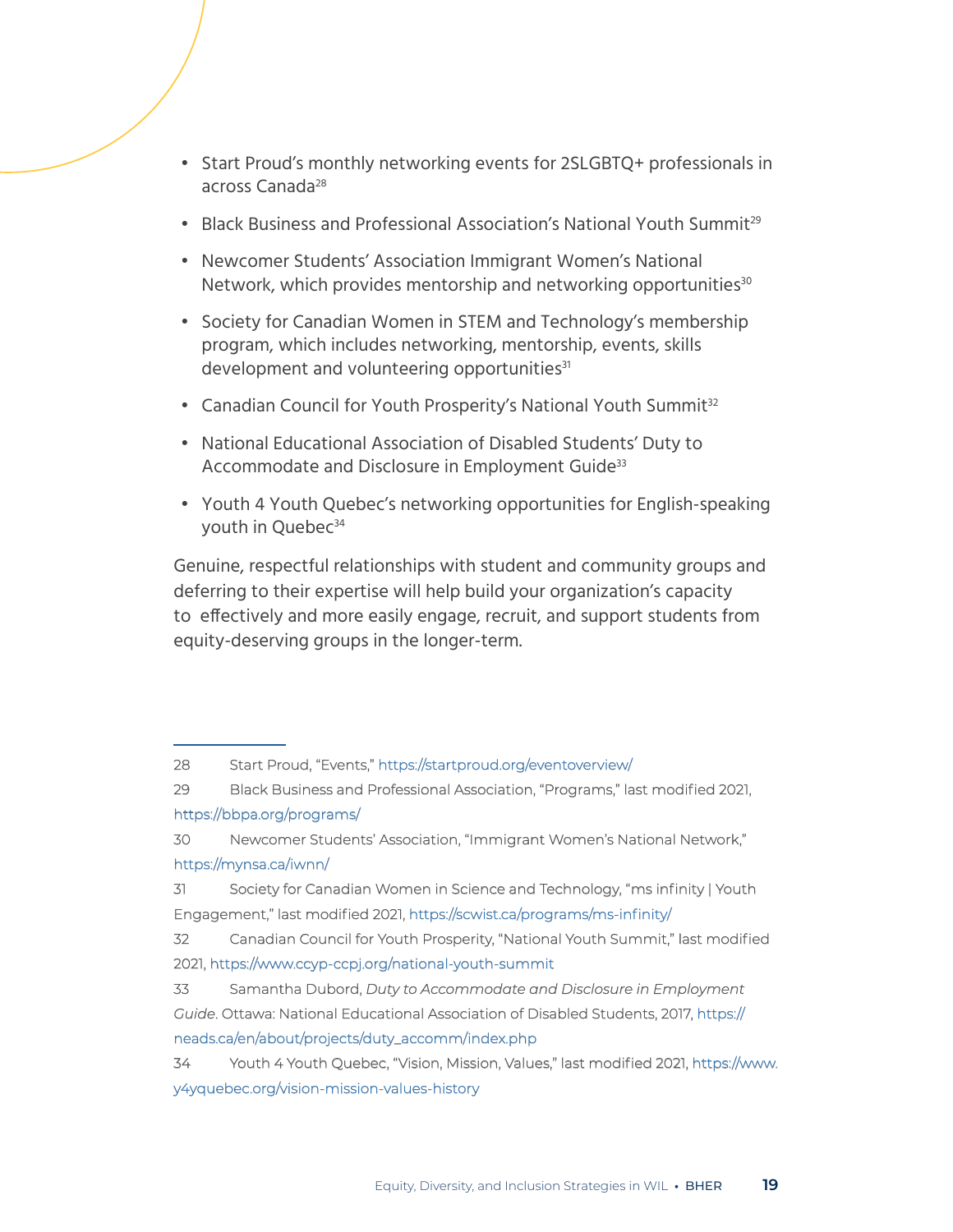### STEP 3: INTERRUPT EXPLICIT AND IMPLICIT BIASES AND BARRIERS DURING RECRUITMENT

Despite good intentions, standard application review and interview processes are often biased in favour of candidates from privileged backgrounds who automatically have advantages in the job market due to their identity.<sup>35</sup>

It is critical for employers to be aware of how systemic racism and internalized biases and stereotypes (even if unintentional) - including ableism, racism, and other forms of discrimination - impact how WIL students are hired. Examples might include unintentionally screening out students with non-white or non-Westernized names or neurodiverse interviewees because traditional interview formats privilege the social cues and communication styles of neurotypical interviewees.

Employers can make proactive and straightforward adjustments to recruitment policies and practices that can "interrupt" biases and systemic discrimination.36 Examples include:

- Resume screening strategies, like redacting information that might indicate gender or race<sup>37</sup>
- Structured interviews with consistent, pre-specified questions for each candidate38

35 Peter Bailinson et al., *Understanding organizational barriers to a more inclusive workplace.* McKinsey & Company, June 23, 2020, [https://www.mckinsey.com/]( https://www.mckinsey.com/business-functions/organization/our-insights/understanding-organizational-barriers-to-a-more-inclusive-workplace) [business-functions/organization/our-insights/understanding-organizational-barri]( https://www.mckinsey.com/business-functions/organization/our-insights/understanding-organizational-barriers-to-a-more-inclusive-workplace)[ers-to-a-more-inclusive-workplace;]( https://www.mckinsey.com/business-functions/organization/our-insights/understanding-organizational-barriers-to-a-more-inclusive-workplace) Bryan Hancock and Monne Williams, "One move companies can take to improve diversity," *McKinsey & Company*, April 9, 2021, [https://](https://www.mckinsey.com/featured-insights/diversity-and-inclusion/one-move-companies-can-take-to-improve-diversity ) [www.mckinsey.com/featured-insights/diversity-and-inclusion/one-move-companies](https://www.mckinsey.com/featured-insights/diversity-and-inclusion/one-move-companies-can-take-to-improve-diversity )[can-take-to-improve-diversity](https://www.mckinsey.com/featured-insights/diversity-and-inclusion/one-move-companies-can-take-to-improve-diversity ) 

36 Behavioural Insights Unit, *Behavioural Approaches to Increasing Workforce Diversity*. Sydney, NSW: Department of Premier and Cabinet, State of New South Wales, August 2016, [https://apo.org.au/sites/default/files/resource-files/2016-08/apo-nid181231.](https://apo.org.au/sites/default/files/resource-files/2016-08/apo-nid181231.pdf) [pdf](https://apo.org.au/sites/default/files/resource-files/2016-08/apo-nid181231.pdf)

- 37 Nancy Volkers, "Hiring Without A Net," *People Science*, June 20, 2018, [https://](https://peoplescience.maritz.com/Articles/2018/Hiring-Without-a-Net) [peoplescience.maritz.com/Articles/2018/Hiring-Without-a-Net](https://peoplescience.maritz.com/Articles/2018/Hiring-Without-a-Net)
- 38 Iris Bohnet, "How to Take the Bias Out of Interviews," *Harvard Business Review*, April 18, 2016,<https://hbr.org/2016/04/how-to-take-the-bias-out-of-interviews>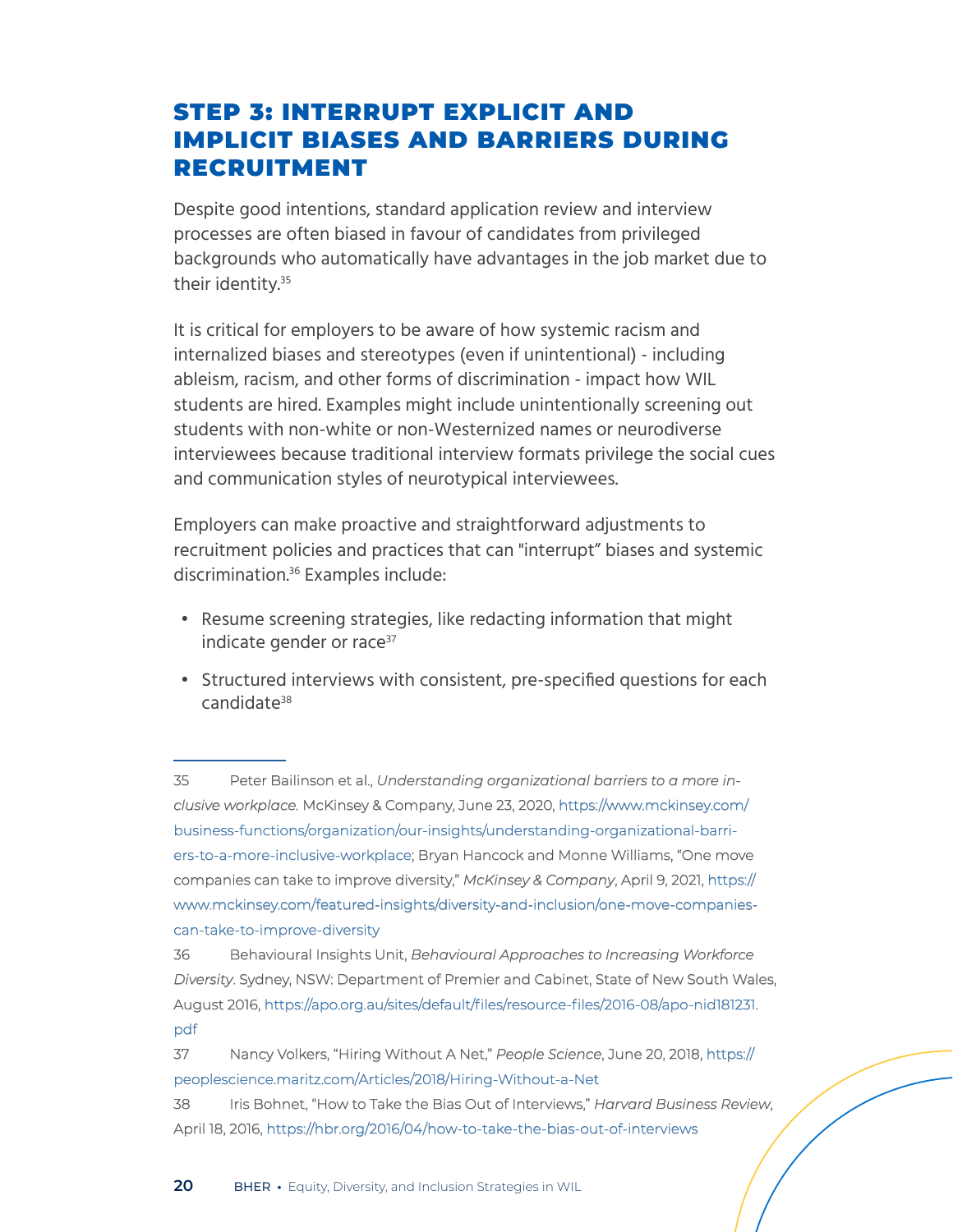- Skills-based assessments in lieu of or with equal weight as interviews or providing options for alternate forms of interaction with neurodiverse and/or disabled students<sup>39</sup>
- De-identifying and randomizing answers to screening or assessment questions, especially when conducting multi-stage recruitment cycles that require different members of the organization to review applications<sup>40</sup>

It's important to note that each of these practices on their own will not address all hiring challenges and neither is this list exhaustive of all ways employers can de-bias hiring. Embedding a range of intentional practices to make recruitment more equitable and accessible, though, can help ensure hidden biases are not a factor in preventing organizations from becoming more diverse and inclusive.

### STEP 4: FOCUS ON THE ENTIRE WIL EXPERIENCE

Provide inclusive experiences through student-centered, equity-driven onboarding, mentorship, and professional development opportunities.

#### **Onboarding**

Inclusive, accessible onboarding practices can and should create a welcoming environment for WIL students on day one. In addition to providing students with all the key information, such as the organizational makeup, contacts of the leadership team, and so forth, supervisors should contextualize the WIL experience alongside the broader goals of the organization. How will the student's contributions support and help grow the team? What does the long-term, big picture strategy look like for your organization?

39 In-Sue Oh, Bennett E. Postlethwaite, and Frank L. Schmidt, "Rethinking the Validity of Interviews for Employment Decision Making: Implications of Recent Development in Meta-Analysis," in *Received wisdom, kernels of truth, and boundary conditions in organizational studies*, eds. D.J. Svyantek & K.T. Mahoney, Charlotte, NC: IAP Information Age Publishing, 2013, 297–329 <https://psycnet.apa.org/record/2013-26113-012> 40 Kate Glazebrook and Janna Ter Meer, "Hiring, honeybees and human decision-making," *Applied (for Medium)*, June 29, 2017, [https://medium.com/finding-nee]( https://medium.com/finding-needles-in-haystacks/hiring-honeybees-and-human-decision-making-33f3a9d76763)[dles-in-haystacks/hiring-honeybees-and-human-decision-making-33f3a9d76763]( https://medium.com/finding-needles-in-haystacks/hiring-honeybees-and-human-decision-making-33f3a9d76763)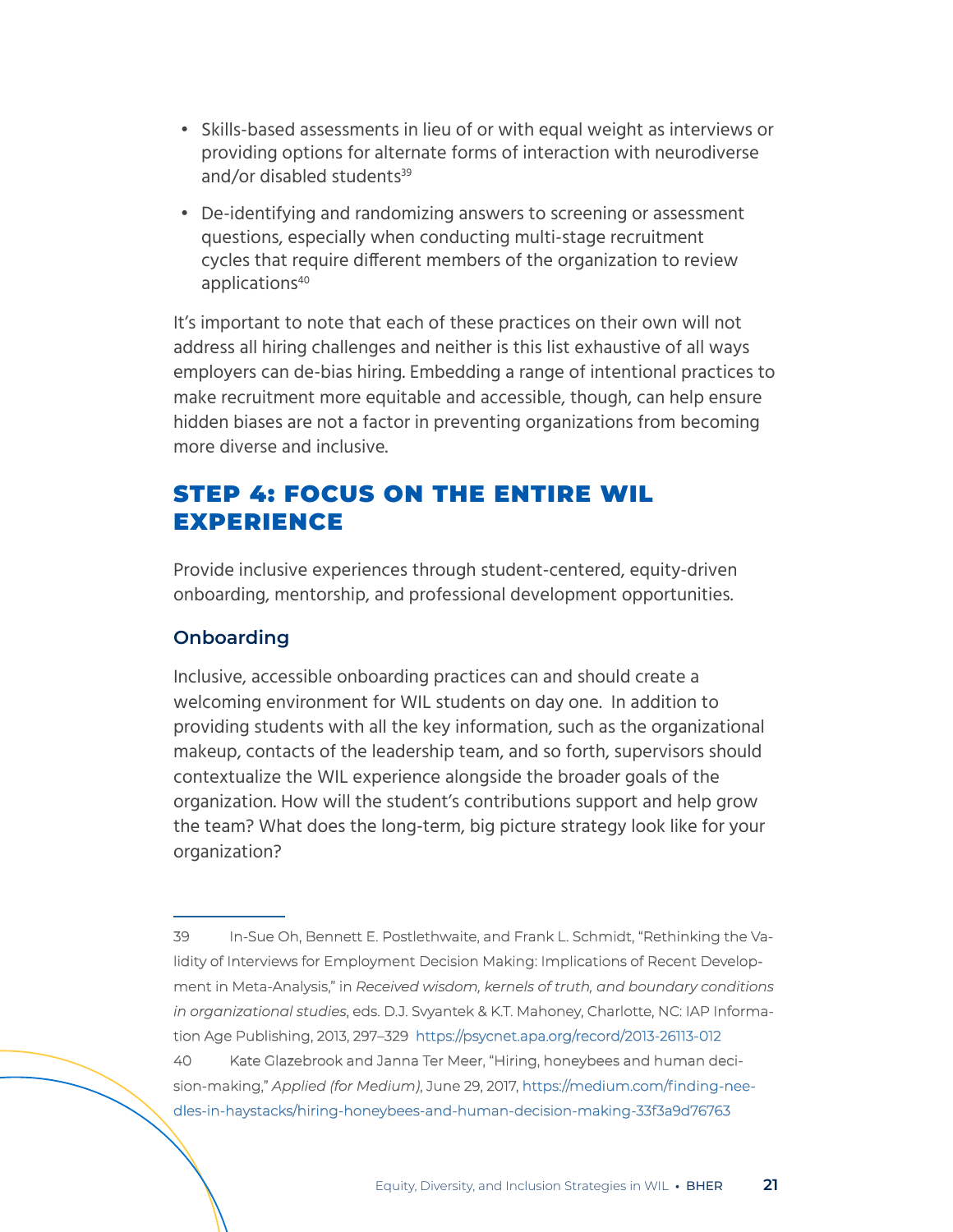It is also crucial to build trust between WIL students and supervisors at the onset to ensure students feel confident enough in their role at the organization to voice their opinions and concerns. By asking for their input from the start of their placement, students will be more empowered to speak up and offer invaluable insights that can benefit the organization's work throughout the duration of their WIL experience. This is especially important to maintain an accessible workplace culture; for example, disabled students may not feel comfortable disclosing their disability or required accommodations during the onboarding process because they do not want to jeopardize their position or be seen as "difficult" to work with.

Flexibility and openness to accommodating the changing needs of WIL students and employees is important, especially since accessibility needs can change depending on the day. WIL students should feel supported enough to disclose any issues that may affect their ability to work or feel valued as a member of the team.

#### **Mentorship**

Mentorship can help instill confidence and a sense of belonging in students and ensures they have someone experienced to turn to for support and advice. Mentors can have important conversations with students about their hopes and expectations for the WIL experience. Who do they want to meet? What do they want to accomplish? What are their concerns about the experience and how can they formulate a plan to address them?

Wherever possible, connecting students from equity-deserving communities with mentors who have similar backgrounds or identity-based experiences is strongly recommended. Mentorship does not, and should not, look the same across all regions and communities. Where it's challenging to connect students with mentors who have similar backgrounds or experiences, mentors with a willingness to listen, learn, and be flexible can still be able to facilitate inclusive WIL environments. You can access BHER's [Mentorship ressources](http://bher.ca/wil-hub/create-quality-wil/wil-mentorship-hub) to learn more.

#### **Professional Development**

Another way to promote equitable, inclusive workplaces is to encourage students to participate in a variety of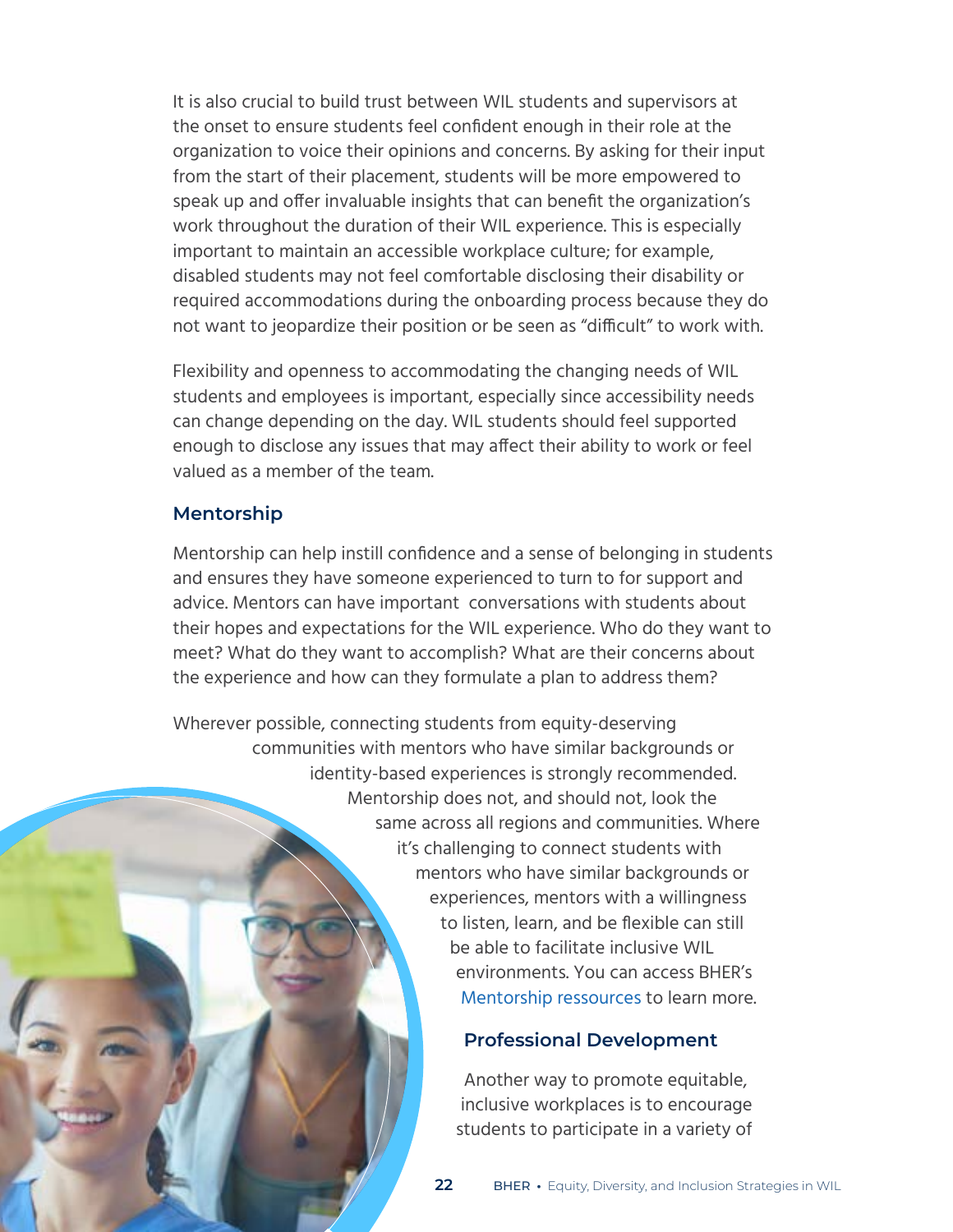professional development opportunities. These might include:

- Peer learning among WIL students both within and across organizations, and with colleagues spanning career stages through activities like job shadowing, reverse-mentoring, or monthly career chats with senior leadership.
- Informal social events, lunch and learns, or access to formal training and micro-credential programs.
- Encouragement to seek out external initiatives, such as talks held by partner organizations or networking events for students and/or young professionals.

Intentionally integrating these experiences as much as possible into WIL opportunities will help ensure these opportunities are available to all students that join your organization.

## STEP 5: SEEK FEEDBACK AND FOCUS ON CONTINUOUS LEARNING AND IMPROVEMENT

The process of building and embedding EDI into WIL is iterative and requires feedback and actionable responses. This means checking in with PSIs and EDI partners, but especially with students on their needs and suggestions during recruitment and onboarding, as well as throughout their placement and during their offboarding. What could be improved? What types of policies and practices would make individual students feel empowered, motivated, and safer, or would make the workplace a more welcoming place? How have or will these considerations change across remote, virtual, in-person, and hybrid environments? Also remember, though, that while employers should provide ample opportunity for student feedback **it is not the responsibility of students from equity-deserving groups to provide formal lessons to staff or emotional labour on how the organization can improve simply because they identify as part of a marginalized community**. 41 Professional EDI organizations offer these services specifically for workplaces.

<sup>41</sup> Sonja Gittens-Ottley, "Inclusion starts on day one: 10 Ways to Build an Inclusive Onboarding Experience," *Wavelength by Asana*, accessed October 28, 2020, [https://](https://wavelength.asana.com/inclusive-onboarding-experience/#close) [wavelength.asana.com/inclusive-onboarding-experience/#close](https://wavelength.asana.com/inclusive-onboarding-experience/#close); Fiona Young, "The ultimate guide to inclusive onboarding," *Hive Learning*, accessed October 28, 2020, [https://](https://www.hivelearning.com/site/resource/diversity-inclusion/the-ultimate-guide-to-inclusive-onboarding/) [www.hivelearning.com/site/resource/diversity-inclusion/the-ultimate-guide-to-inclu](https://www.hivelearning.com/site/resource/diversity-inclusion/the-ultimate-guide-to-inclusive-onboarding/)[sive-onboarding/](https://www.hivelearning.com/site/resource/diversity-inclusion/the-ultimate-guide-to-inclusive-onboarding/)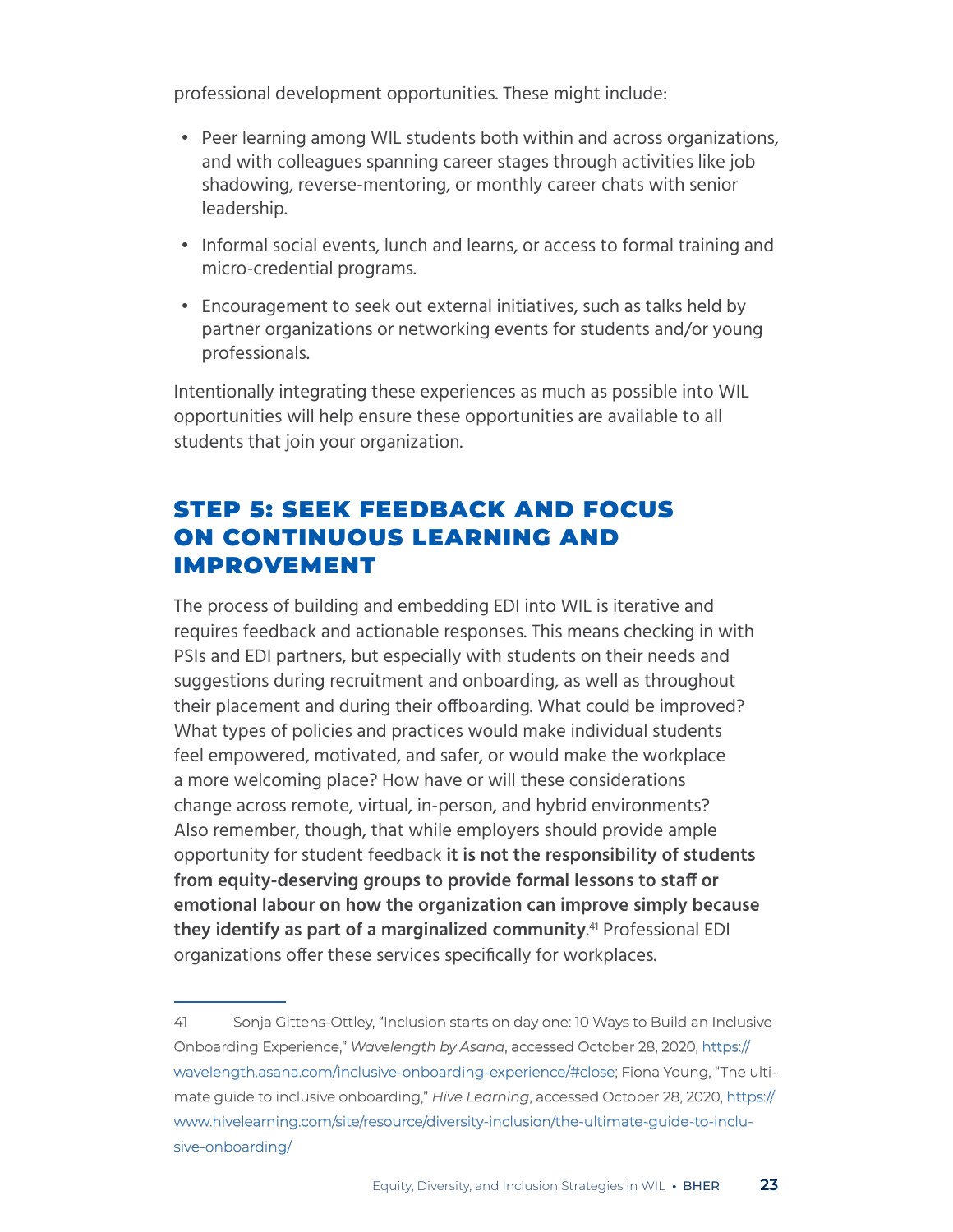It's also important that workplace supervisors seek a deeper understanding of what it means to be a genuine ally for students from different equity-deserving groups and to have meaningful conversations with students, post-secondary institutions, and community partners about what this entails. Leadership should model and support these tangible behavioural and practical shifts to an EDI mindset.

Finally, keep track of what works, and what doesn't. Use tools like feedback and engagement surveys that get specific about different initiatives and experiences, and track key indicators like student outcomes (e.g., demographics of students that are brought in and retained over time) as though they are core key performance indicators.42 Check out our How to [Calculate Your ROI: A Step by Step Guide](http://bher.ca/wil-hub/invest-wil/how-calculate-your-roi) to learn how to track the social return on investment from EDI initiatives.<sup>43</sup>

Even though WIL opportunities are temporary, students in placements deserve to be treated as legitimate employees whose opinions and contributions are valued and credited. Moreover, employers should offer at least the same calibre of onboarding and offboarding practices as they would to other full-time employees. WIL placements are meant to provide students with workplace and industry insights, which includes organizational culture. If lived experiences are recognized and accommodations are properly supported by their employer and their school, WIL students can thrive and become the kinds of stellar employees organizations look for. Students who have completed a WIL placement often return to their host organization to volunteer or interview for full-time, post-graduation positions. Employers who offer students a thoughtful, well-rounded WIL experience will receive like-minded students and future employees in return. For more information, check out BHER's [Performance Assessment Strategies in WIL](http://bher.ca/wil-hub/create-quality-wil/performance-assessment-strategies-wil) guide.

> 42 Joseph Warren, "Measure What Counts! Metrics for Successful Diversity and Inclusion," *DiversityCan*, accessed October 28, 2020, [https://www.diversitycan.com/Articles.](https://www.diversitycan.com/Articles.aspx?type=tops&id=Measure-What-Couts-Metrics-for-Successful-Diversity-ad-Iclusio-2993) [aspx?type=tops&id=Measure-What-Couts-](https://www.diversitycan.com/Articles.aspx?type=tops&id=Measure-What-Couts-Metrics-for-Successful-Diversity-ad-Iclusio-2993)[Metrics-for-Successful-Diversity-ad-Iclusio-2993](https://www.diversitycan.com/Articles.aspx?type=tops&id=Measure-What-Couts-Metrics-for-Successful-Diversity-ad-Iclusio-2993) 43 Business and Higher Education Roundtable, *How to Calculate Your ROI: A Step by Step Guide*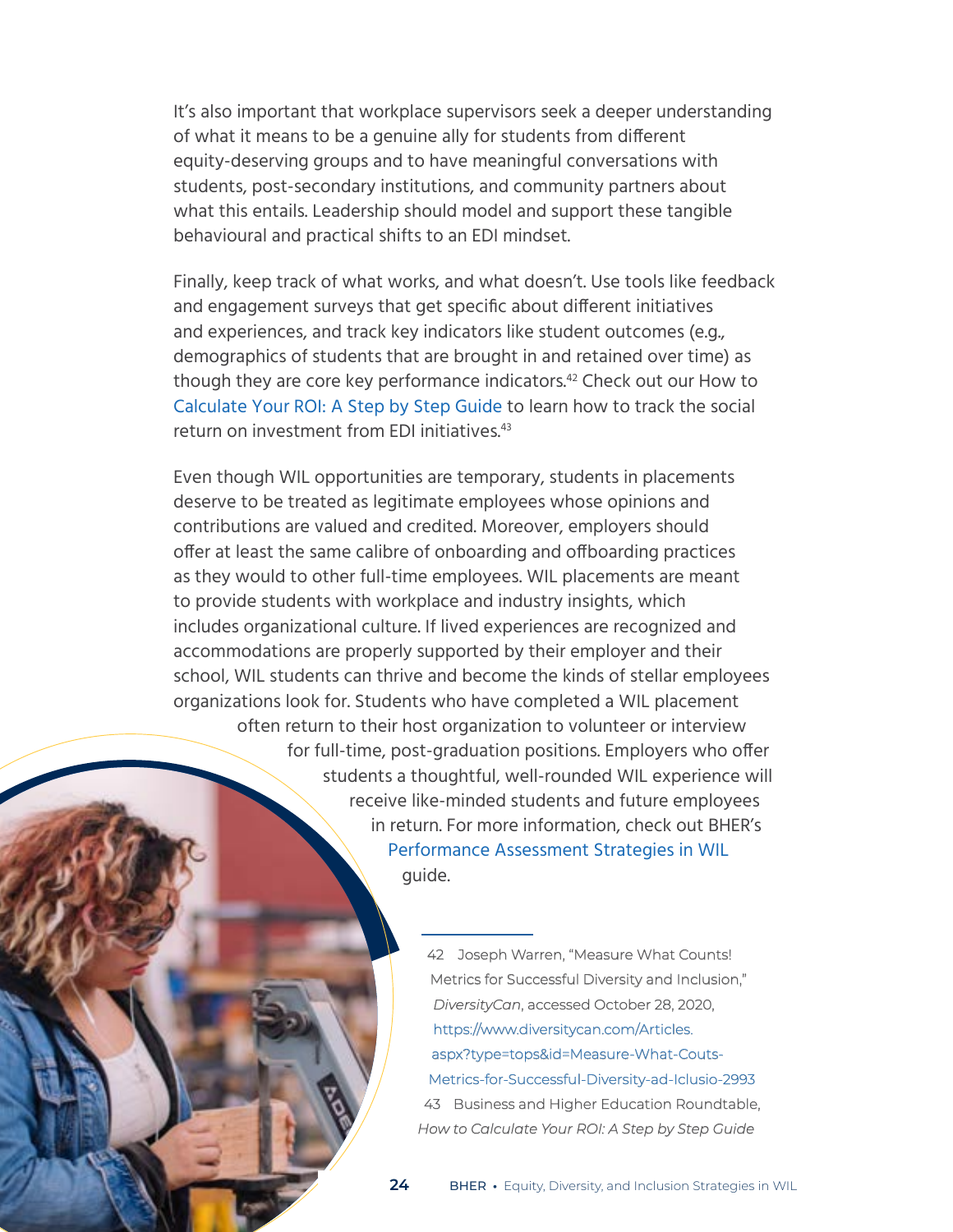# <span id="page-24-0"></span>Bringing it all Together

WIL provides a means of levelling the playing field for equity-deserving groups while helping employers to strengthen their talent pipelines. Although there are challenges to engaging diverse communities through WIL, they are not insurmountable - and the outcomes are worth it.

This guide has attempted to provide helpful suggestions and clear ideas on how to embrace EDI through WIL. We've emphasized the importance of treating WIL students, especially those from equity-deserving groups, as equal contributors to an organization and as deserving of impactful, quality WIL experiences. We've also emphasized the importance of an EDI mindset through continuous progress towards culture change with concrete ways to do this through partnerships, tools, and resources.

It's one thing to be pro-diversity and make surface-level changes, and it's another thing altogether to establish truly inclusive workplaces. A diversity statement committing to anti-racism or accessibility, for example, without any concrete plans for action is not enough.<sup>44</sup>

If an organization isn't where it needs to be yet, it's ok to admit that. Transparency around where you're at and where you want to be can be helpful and beneficial for internal growth. Setting achievable short and long-term goals, identifying what success looks like, and explaining how the organization will be held accountable can help ensure progress towards equity, diversity, and inclusion.

**BHER is committed to developing tools and resources dedicated to strengthening WIL pathways for students and ensuring that more equity-deserving students in Canada are engaged, supported, and feel like they belong.** Our goals are to remain relevant to student needs, remove barriers to WIL access, improve experiences, and support employers in more meaningful ways.

**We welcome any feedback, emerging research, success stories, and resources on EDI in WIL that you think should be on our radar.** Our EDI in WIL tools and resources will continue to evolve and reflect our ongoing consultations with EDI thought leaders and post-secondary students. We encourage you to contact us at comms@bher.ca.

<sup>44</sup> Davis, "Diversity, Equity, and Inclusion have failed."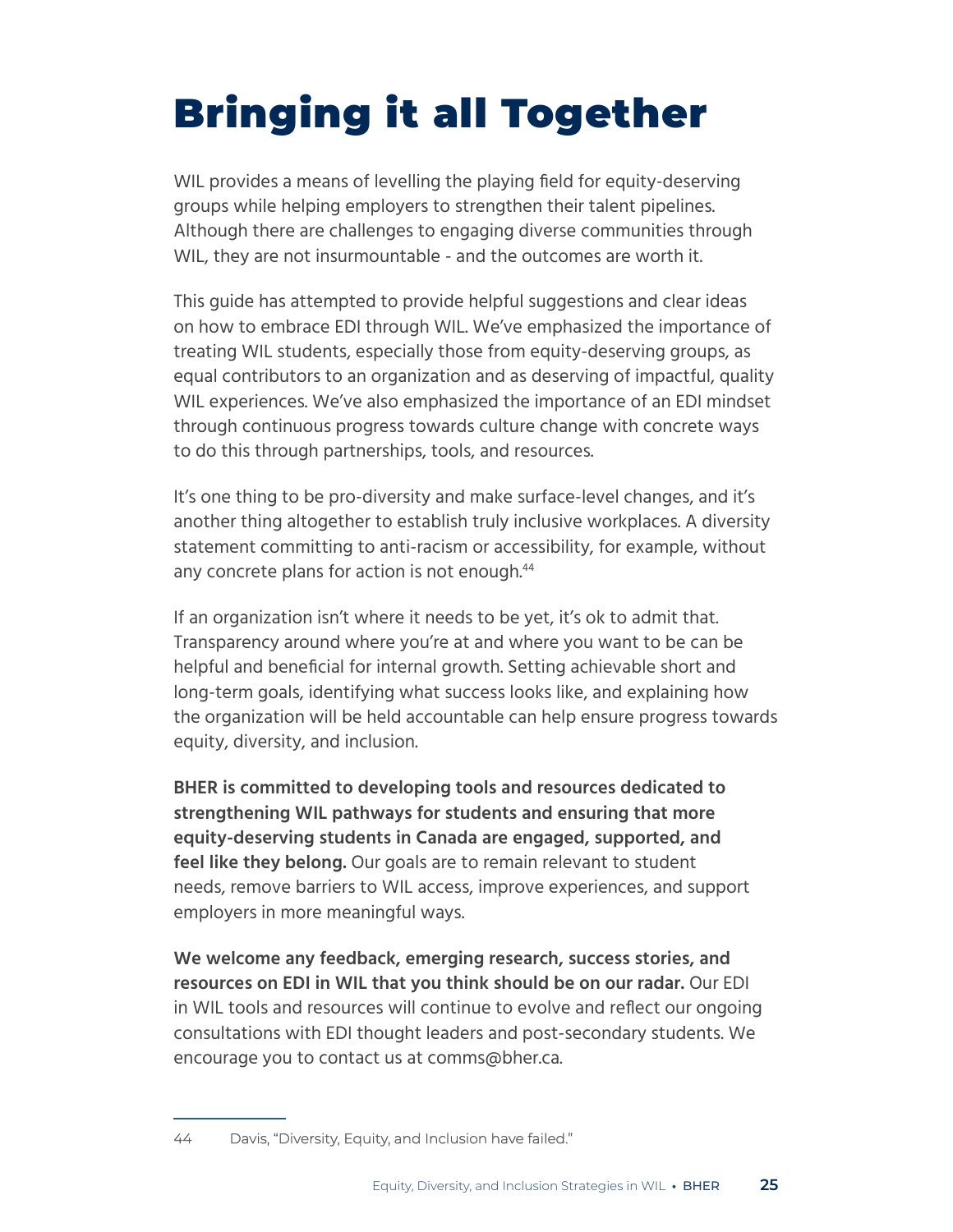# <span id="page-25-0"></span>Methodology

We facilitated 24, 90-minute live online focus groups with a total of 180 employer representatives including 21 English language groups and three French language groups:

- Nine groups with business owners and CEOs, including five groups with representatives from SMEs (<200) and four with representatives from larger organizations (200+).
- Seven groups with senior executives including four with representatives from SMEs (<200) and three from 200+ organizations.
- Eight groups with workplace supervisors including four from SMEs (<200) and four from 200+ organizations.

Virtual focus groups integrated live polling and discussion with a small group of employer representatives. Participants were asked to complete a brief survey prior to attending a focus group. Discussions focused on key benefits, barriers, and enablers of employer participation in WIL programs. Although equity, diversity, and inclusion wasn't a primary topic of these discussions, it was integrated into discussion probes and emerged as a key theme at the analysis stage.

This work was part of a larger consultation project on employer participation in WIL. In the larger project, we conducted 44 group consultations and 23 individual consultations on WIL, including the 24 employer focus groups. In total, we engaged 620 individual participants in this consultation project.

Alongside the consultations, we conducted a literature review looking at peer reviewed and grey literature on practices and principles of equity, diversity, and inclusion and applied behavioural science in the workplace.

Focus groups were recorded, transcribed, and analyzed using NVivo 12 qualitative data management software. Equity, diversity, and inclusion content was analyzed using a collaborative, thematic coding process.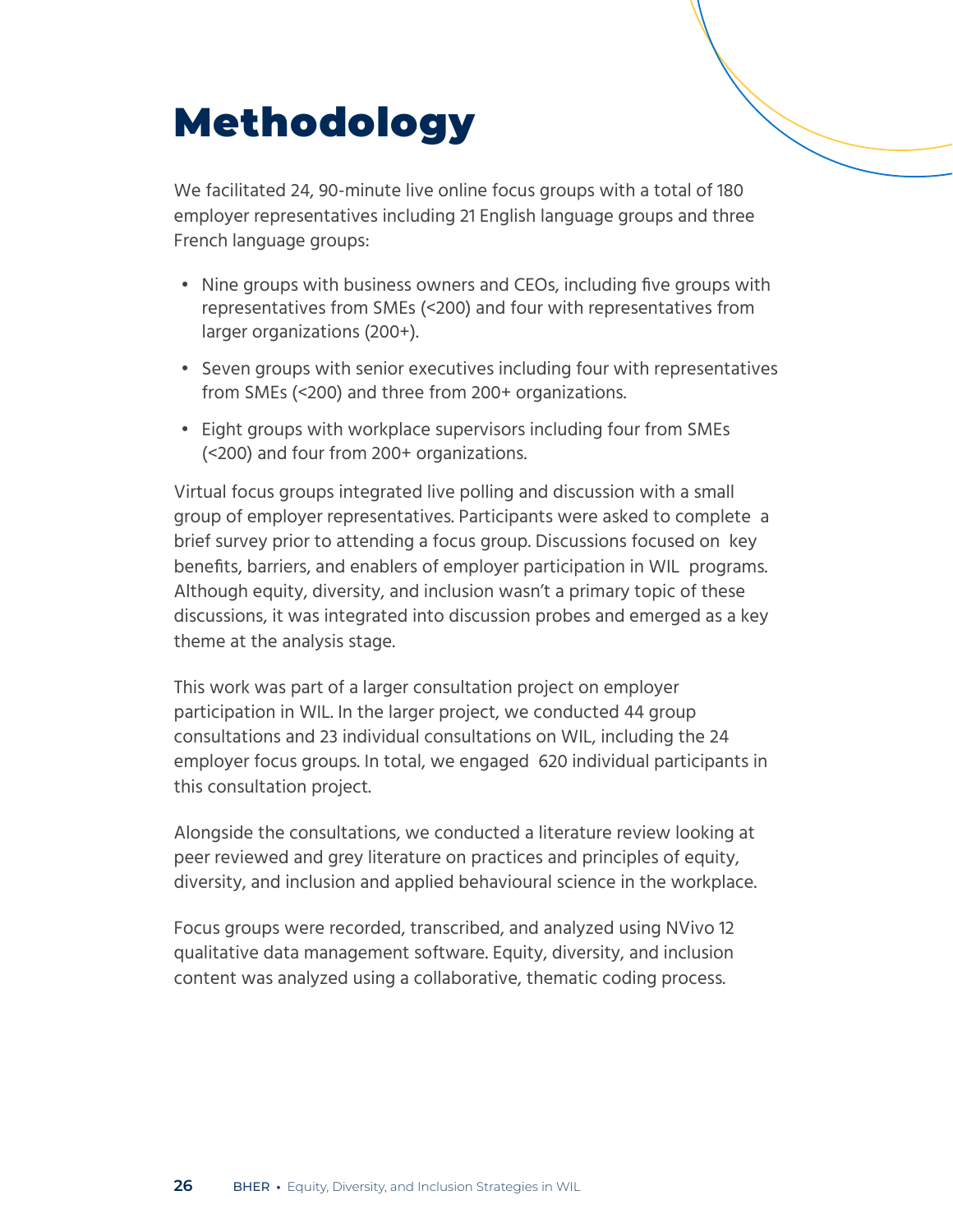## <span id="page-26-0"></span>Appendix A

## WHAT WE HEARD ON EMPLOYER BARRIERS

The barriers noted here represent a subset of employer barriers discussed in our WIL consultations that relate most closely to EDI in WIL. While these EDI barriers reflect our conversations with employers in the context of WIL, what we heard converges with common EDI barriers uncovered across applied research initiatives on workplace EDI.

For a full overview of employer barriers to WIL, see BHER's report with the Conference Board of Canada and the Future Skills Centre on [WIL in a](https://www.google.com/url?q=https://www.conferenceboard.ca/temp/d8d6b78a-87a9-47bc-8938-74eb207f3656/10942_Work%2520Integrated%2520Learning_IP.pdf&sa=D&source=editors&ust=1630335265939000&usg=AOvVaw1C42_6w135cY0HZD0P7m0C)  [Post-COVID World](https://www.google.com/url?q=https://www.conferenceboard.ca/temp/d8d6b78a-87a9-47bc-8938-74eb207f3656/10942_Work%2520Integrated%2520Learning_IP.pdf&sa=D&source=editors&ust=1630335265939000&usg=AOvVaw1C42_6w135cY0HZD0P7m0C).

#### **Where to Start**

Employers often don't know where to start on tackling EDI challenges and strategies - whether specific to WIL recruitment and supervision, or at an organizational level. They need additional support and access to actionable tools and resources. SMEs especially often lack the capacity to navigate the processes of getting WIL programming set-up and to make connections to schools and communities in ways that engage students from underrepresented or equity-deserving groups.<sup>45</sup> And with limited time to attract and manage talent, employers tend to rely on informal networks of friends and colleagues. This approach can result in a homogenous workforce that is inherently inaccessible to many equity-deserving communities because people tend to hire individuals like themselves -whether intentionally or not- and leadership in many industries is overwhelmingly white, male, and upper-middle class.

<sup>45</sup> Tania Saba and Simon Blanchette, *Small and Medium-Sized Employers (SMEs): Skills Gaps and Future Skills*. Toronto, Ontario Chamber of Commerce, October 2020, <http://www.deslibris.ca/ID/10105207>; Andrew Bieler, *Work-Integrated Learning in the Post COVID-19 World*. Ottawa, Conference Board of Canada, January 2021[, https://]( https://www.conferenceboard.ca/temp/9aba6939-199e-43b1-a6ef-58abf6b894ea/10942_Work%20Integrated%20Learning_IP.pdf ) [www.conferenceboard.ca/temp/9aba6939-199e-43b1-a6ef-58abf6b894ea/10942\\_]( https://www.conferenceboard.ca/temp/9aba6939-199e-43b1-a6ef-58abf6b894ea/10942_Work%20Integrated%20Learning_IP.pdf ) [Work%20Integrated%20Learning\\_IP.pdf]( https://www.conferenceboard.ca/temp/9aba6939-199e-43b1-a6ef-58abf6b894ea/10942_Work%20Integrated%20Learning_IP.pdf )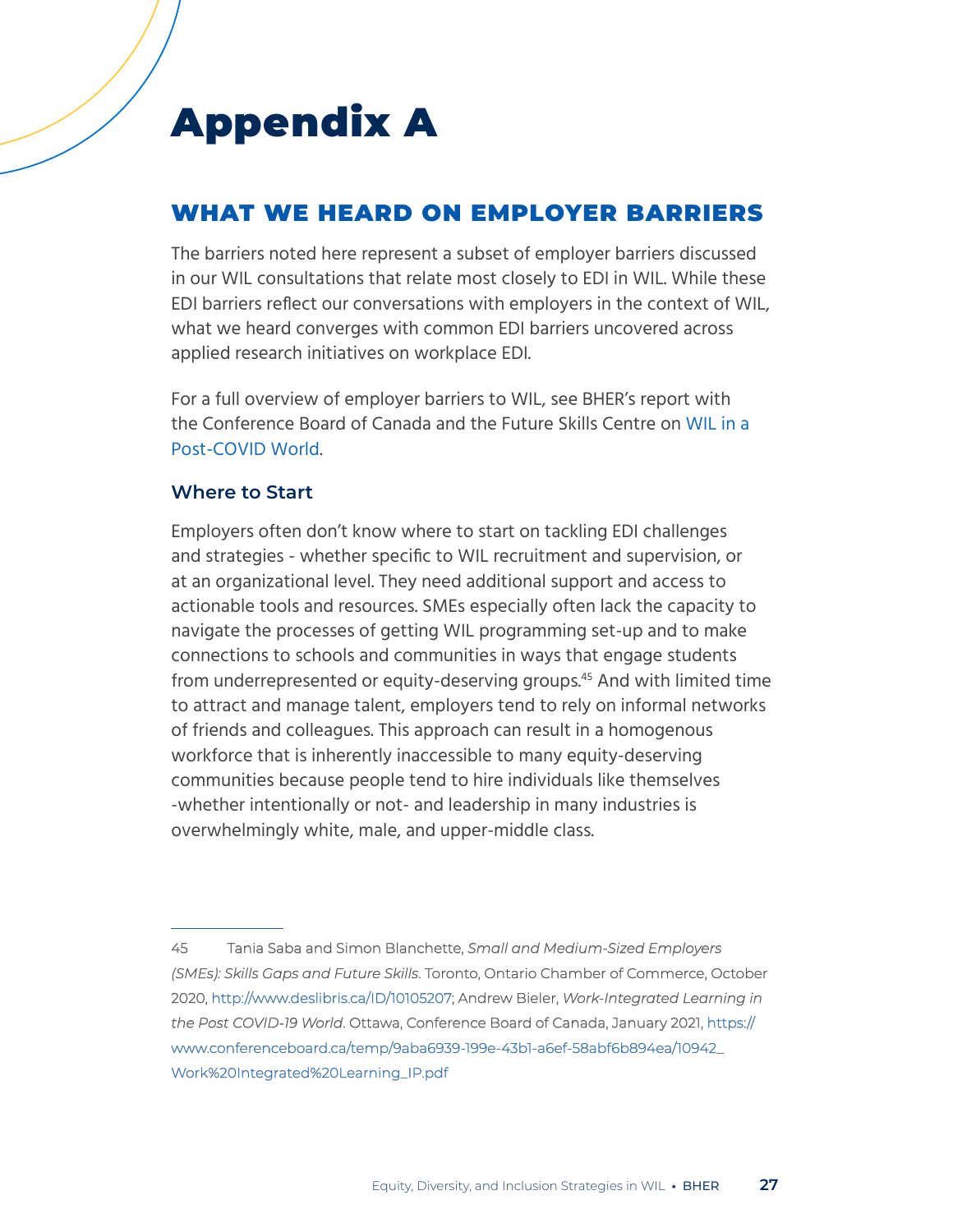These challenges don't stop with recruitment. Students from equity-deserving communities that are recruited into or accept WIL placements may feel isolated or out of place in workplace communities where they don't see people who look like themselves or face hostile or discriminatory environments. For example, students of colour entering white-dominated industries or newcomer students speaking English as a second language at work. And, onboarding, accommodations, mentorship, and other forms of support throughout WIL placements are typically built and implemented without the needs and realities of equity-deserving groups in mind. Addressing these challenges can feel insurmountable to employers.

#### **Financial & resource barriers**

Many employers would like to participate in WIL and use WIL programs to develop more diverse and inclusive workplaces but face significant financial and resource barriers. Most notably this includes a lack of staff capacity to launch WIL programming and engage and supervise WIL students. Also, SMEs oftentimes do not have the capacity to wade through the many rules and requirements of orchestrating a WIL program. These processes are intended to ensure quality, safe, and meaningful WIL experiences for students, but navigating the bureaucracy can make it difficult and time-consuming for SMEs to engage in WIL - and to do so with equitable recruitment at the forefront.

Many SMEs are also in need of financial support (through substantial and sustained grants and subsidies) to be able to provide paid WIL opportunities, which disproportionately impacts recruitment of students from equity-deserving groups. A range of grants and subsidies are available to employers who hire students from equity-deserving groups, but staying up to date with these or being able to navigate application processes is a large hurdle. There's no central hub for these resources, and the financial supports that exist don't always meet employers' needs. For example, certain funding opportunities are limited to Canadian citizens, though many of the SME employers we spoke to want to recruit international students that possess the skill sets they seek. Ultimately, financial constraints and inaccessible funding can affect equitable hiring decisions.<sup>46</sup>

46 Bieler, *Work-Integrated Learning in a Post COVID-19 World.*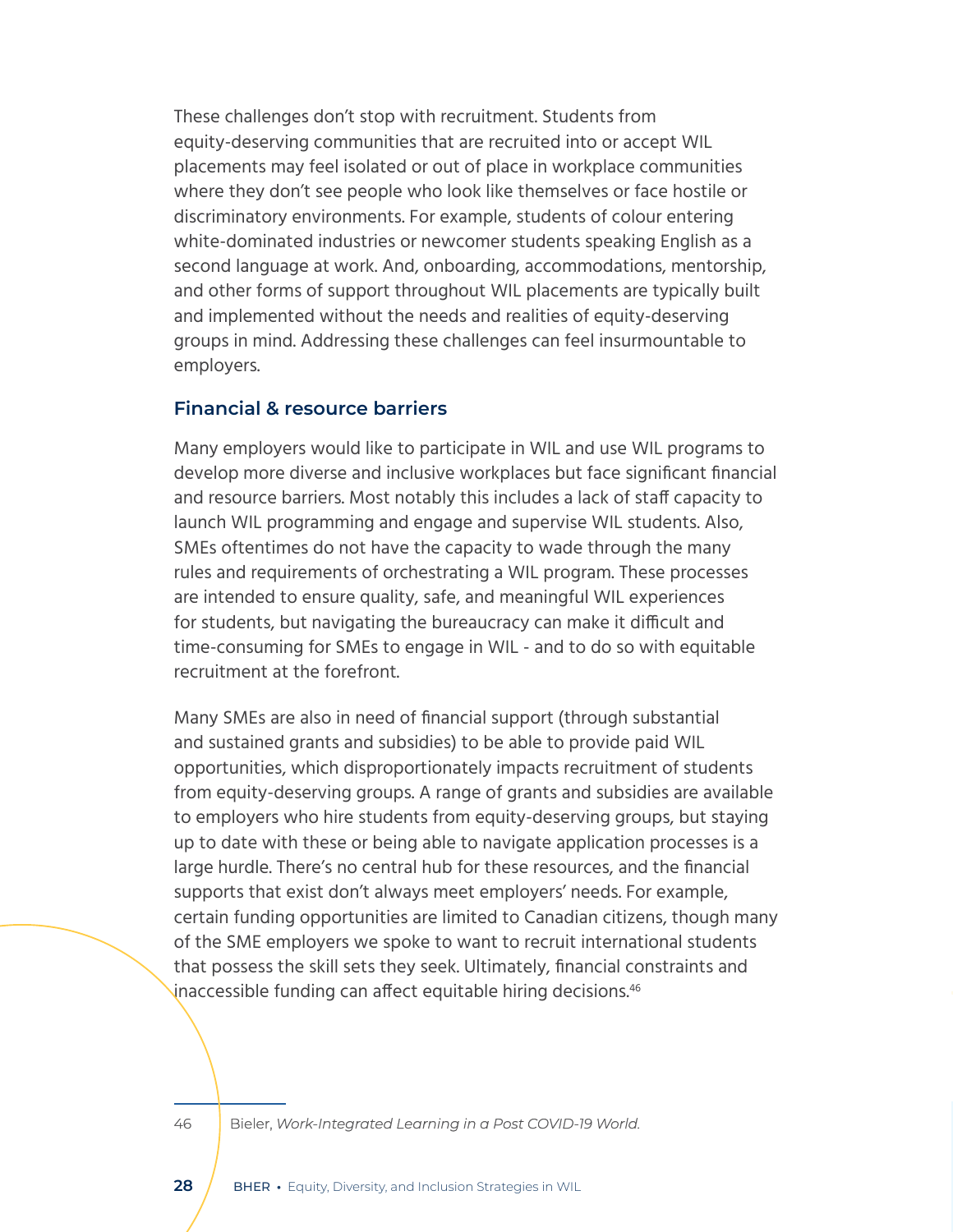#### **Rural, Remote, & Northern challenges**

Rural, remote, and Northern areas are often home to Indigenous communities who have been shut out of equitable access to career development opportunities like WIL due to colonization, displacement, anti-Indigenous racism, and intergenerational trauma. Because Indigenous communities may be physically harder to reach, employers may think that it is not worth it to make the effort at all. Yet there is strong talent within the many vibrant rural, remote, and Northern Indigenous communities., and Indigenous-led organizations like Indspire and Indigenous Works are at the forefront of ensuring Indigenous participation and leadership in career development opportunities and building employer-student connections.<sup>47</sup>

Employers in rural, remote, and Northern regions face additional barriers to participating in WIL. The absence of high-speed Internet limits the ability of organizations to provide remote WIL opportunities, and where high-speed Internet is available, SMEs may not be in a financial position to provide a student with the technologies needed for quality remote WILs. For in-person placements, employers that are located far from the nearest college, university, or other communities that students may live in have a limited local pool of students that are able to or willing to join their organization.

<sup>47</sup> Indigenous Works, "About," [https://indigenousworks.ca/en/about;](https://indigenousworks.ca/en/about) Indspire, "About," last modified 2021, [https://indspire.ca/about/;](https://indspire.ca/about/) Native Women's Association of Canada, "About," <https://www.nwac.ca/about/>; The Martin Family Initiative, "Our Mission," last modified 2021, <https://themfi.ca/our-mission/>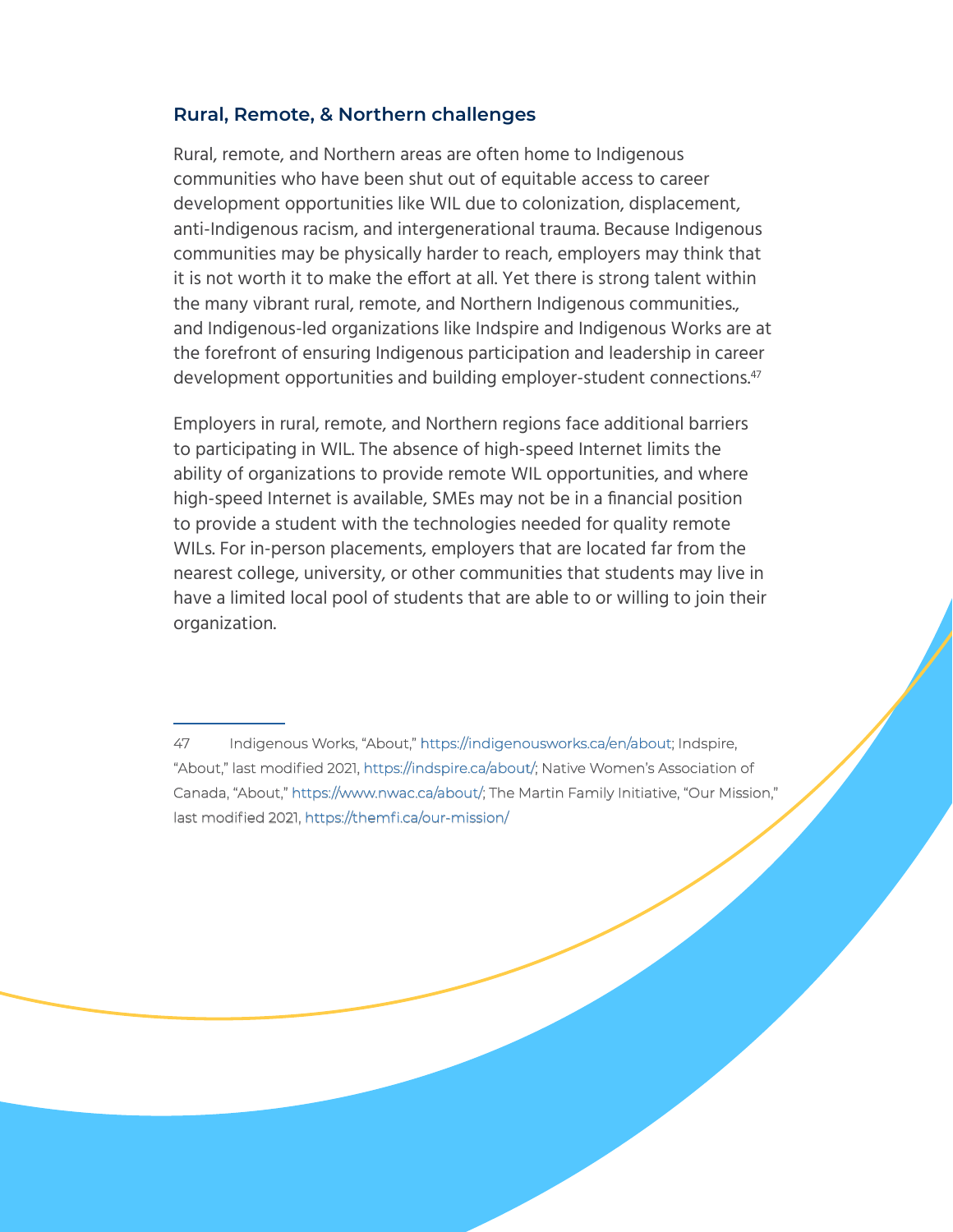# <span id="page-29-0"></span>Bibliography

- Bailinson, Peter, William Decherd, Diana Ellsworth, and Maital Guttman. *Understanding organizational barriers to a more inclusive workplace*. McKinsey & Company, June 23, 2020. [https://www.mckinsey.com/business-functions/](https://www.mckinsey.com/business-functions/organization/our-insights/understanding-organizational-barriers-to-a-more-inclusive-workplace ) [organization/our-insights/understanding-organization](https://www.mckinsey.com/business-functions/organization/our-insights/understanding-organizational-barriers-to-a-more-inclusive-workplace )[al-barriers-to-a-more-inclusive-workplace](https://www.mckinsey.com/business-functions/organization/our-insights/understanding-organizational-barriers-to-a-more-inclusive-workplace )
- Behavioural Insights Unit. *Behavioural Approaches to Increasing Workforce Diversity*. Sydney, NSW: Department of Premier and Cabinet, State of New South Wales, August 2016. [https://apo.org.au/sites/default/files/resource-files/2016-](https://apo.org.au/sites/default/files/resource-files/2016-08/apo-nid181231.pdf.) [08/apo-nid181231.pdf.](https://apo.org.au/sites/default/files/resource-files/2016-08/apo-nid181231.pdf.)
- Bell, TC. "Let's talk strategy #3: How to Create a Really Simple SWOT Analysis." *LinkedIn*, November 16, 2019. [https://www.](https://www.linkedin.com/pulse/lets-talk-strategy-3-how-create-really-simple-swot-analysis-bell-?articleId=6601563750149476352) [linkedin.com/pulse/lets-talk-strategy-3-how-create-really](https://www.linkedin.com/pulse/lets-talk-strategy-3-how-create-really-simple-swot-analysis-bell-?articleId=6601563750149476352)[simple-swot-analysis-bell-?articleId=6601563750149476352](https://www.linkedin.com/pulse/lets-talk-strategy-3-how-create-really-simple-swot-analysis-bell-?articleId=6601563750149476352)
- Bieler, Andrew. *Work-Integrated Learning in a Post COVID-19 World.* Ottawa: Conference Board of Canada, January 2021. [https://www.conferenceboard.ca/temp/9aba6939-199e-](https://www.conferenceboard.ca/temp/9aba6939-199e-43b1-a6ef-58abf6b894ea/10942_Work%20Integrated%20Learning_IP.pdf. )[43b1-a6ef-58abf6b894ea/10942\\_Work%20Integrated%20](https://www.conferenceboard.ca/temp/9aba6939-199e-43b1-a6ef-58abf6b894ea/10942_Work%20Integrated%20Learning_IP.pdf. ) [Learning\\_IP.pdf.](https://www.conferenceboard.ca/temp/9aba6939-199e-43b1-a6ef-58abf6b894ea/10942_Work%20Integrated%20Learning_IP.pdf. )
- Black Business and Professional Association. "Programs." Last modified 2021. [https://bbpa.org/programs/](https://bbpa.org/programs/ )
- Black Professionals in Tech Network. "Black Tech Experience Assessment Tool.[" https://assessment.bptn.ca]( https://assessment.bptn.ca )
- Bohnet, Iris. "How to Take the Bias Out of Interviews." *Harvard Business Review,* April 18, 2016. [https://hbr.org/2016/04/how](https://hbr.org/2016/04/how-to-take-the-bias-out-of-interviews)[to-take-the-bias-out-of-interviews](https://hbr.org/2016/04/how-to-take-the-bias-out-of-interviews)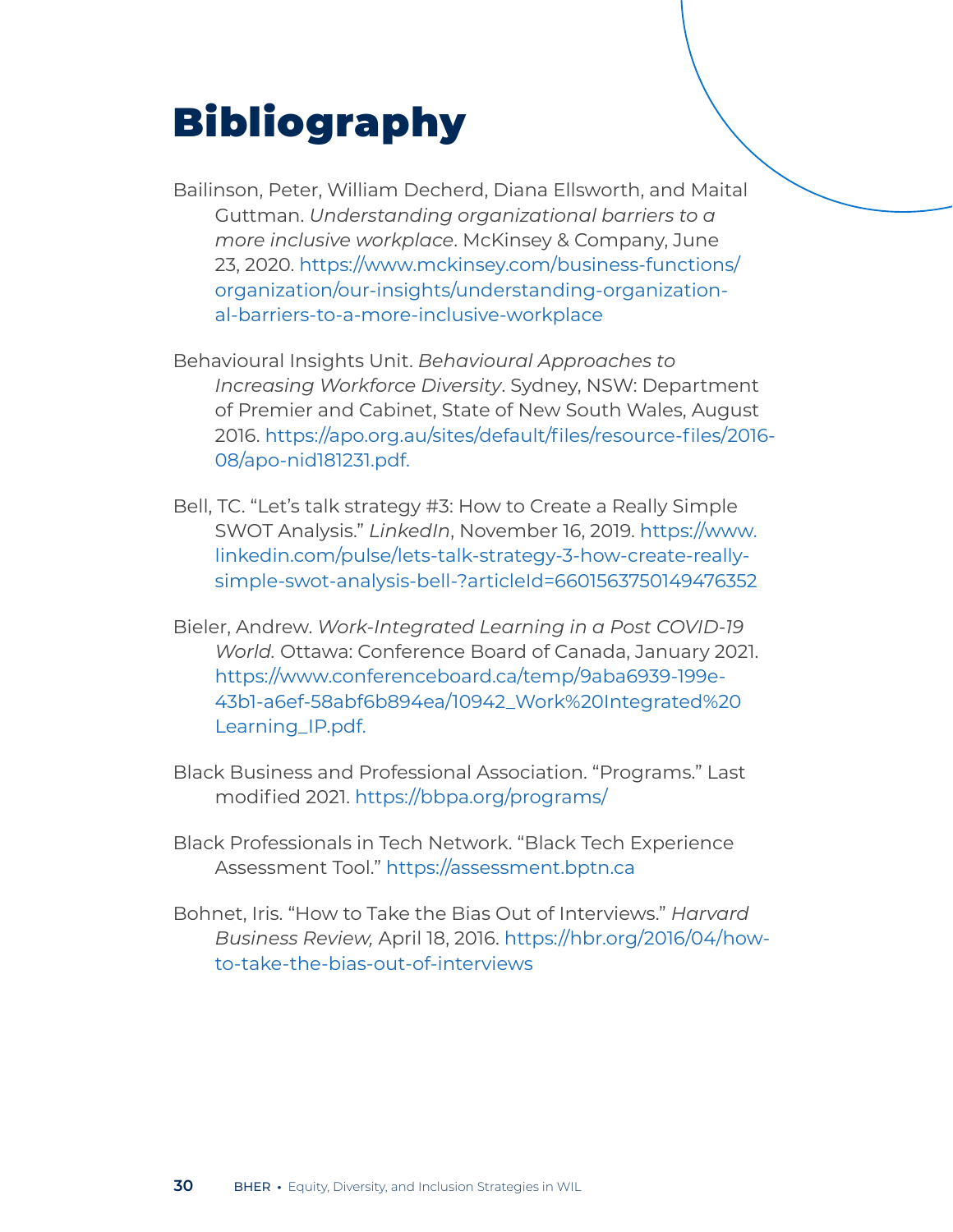Brook, Jessica, Bailey Edgell, Vivian Woo,Steven Huang, Tim Hancock, Wai Yip, and Yunfei Ouyan. *Workplace Diversity, Inclusion, and Intersectionality*. San Francisco, CA: Culture Amp, 2019. [https://static1.squarespace.com/]( https://static1.squarespace.com/static/5cdb02d1ebfc7f4d8f68fd54/t/5dc4d2ce99115810dafea63a/1573180111889/Diversity%2C+Inclusion%2Cand+Intersectionality+2019.pdf ) [static/5cdb02d1ebfc7f4d8f68fd54/t/5dc4d2ce99115810da]( https://static1.squarespace.com/static/5cdb02d1ebfc7f4d8f68fd54/t/5dc4d2ce99115810dafea63a/1573180111889/Diversity%2C+Inclusion%2Cand+Intersectionality+2019.pdf )[fea63a/1573180111889/Diversity%2C+Inclusion%2Cand+Inter]( https://static1.squarespace.com/static/5cdb02d1ebfc7f4d8f68fd54/t/5dc4d2ce99115810dafea63a/1573180111889/Diversity%2C+Inclusion%2Cand+Intersectionality+2019.pdf )[sectionality+2019.pdf]( https://static1.squarespace.com/static/5cdb02d1ebfc7f4d8f68fd54/t/5dc4d2ce99115810dafea63a/1573180111889/Diversity%2C+Inclusion%2Cand+Intersectionality+2019.pdf ) 

Business and Higher Education Roundtable, "Benefits of WIL." Last modified 2020. [https://www.bher.ca/work-integrat](https://www.bher.ca/work-integrated-learning/benefits-wil)[ed-learning/benefits-wil](https://www.bher.ca/work-integrated-learning/benefits-wil)

Business and Higher Education Roundtable. *ROI: Beyond the Numbers Guide*. Ottawa: Business and Higher Education Roundtable, 2021. [https://bher.ca/wil-hub/invest-wil/](https://bher.ca/wil-hub/invest-wil/roi-beyond-numbers ) [roi-beyond-numbers](https://bher.ca/wil-hub/invest-wil/roi-beyond-numbers ) 

Canadian Council for Youth Prosperity. "National Youth Summit." Last modified 2021. [https://www.ccyp-ccpj.org/nation](https://www.ccyp-ccpj.org/national-youth-summit)[al-youth-summit](https://www.ccyp-ccpj.org/national-youth-summit)

Canadian Research Institute for the Advancement of Women. "Feminist Intersectionality and GBA+." Accessed October 28, 2020. [https://www.criaw-icref.ca/our-work/feminist-intersec](https://www.criaw-icref.ca/our-work/feminist-intersectionality-and-gba/)[tionality-and-gba/](https://www.criaw-icref.ca/our-work/feminist-intersectionality-and-gba/)

Canadian National Institute for the Blind (CNIB) Foundation. "I Want to Connect with Talent: Come to Work." Last modified 2021. [https://cnib.ca/en/programs-and-services/work/i-want](https://cnib.ca/en/programs-and-services/work/i-want-connect-talent-come-work?region=bc)[connect-talent-come-work?region=bc](https://cnib.ca/en/programs-and-services/work/i-want-connect-talent-come-work?region=bc)

Careers, Education, Empowerment (CEE) Centre for Young Black Professionals. "Career Training: 2021/2022 Programs." Last modified 2020. [https://ceetoronto.org/programs/](https://ceetoronto.org/programs/ ) 

Catalyst. *Why Diversity and Inclusion Matter: Quick Take.* Catalyst, June 24, 2020. [https://www.catalyst.org/research/](https://www.catalyst.org/research/why-diversity-and-inclusion-matter/ ) [why-diversity-and-inclusion-matter/](https://www.catalyst.org/research/why-diversity-and-inclusion-matter/ ) 

CivicAction. "HireNext." Last modified 2020. [https://hirenext.](https://hirenext.civicaction.ca) [civicaction.ca](https://hirenext.civicaction.ca)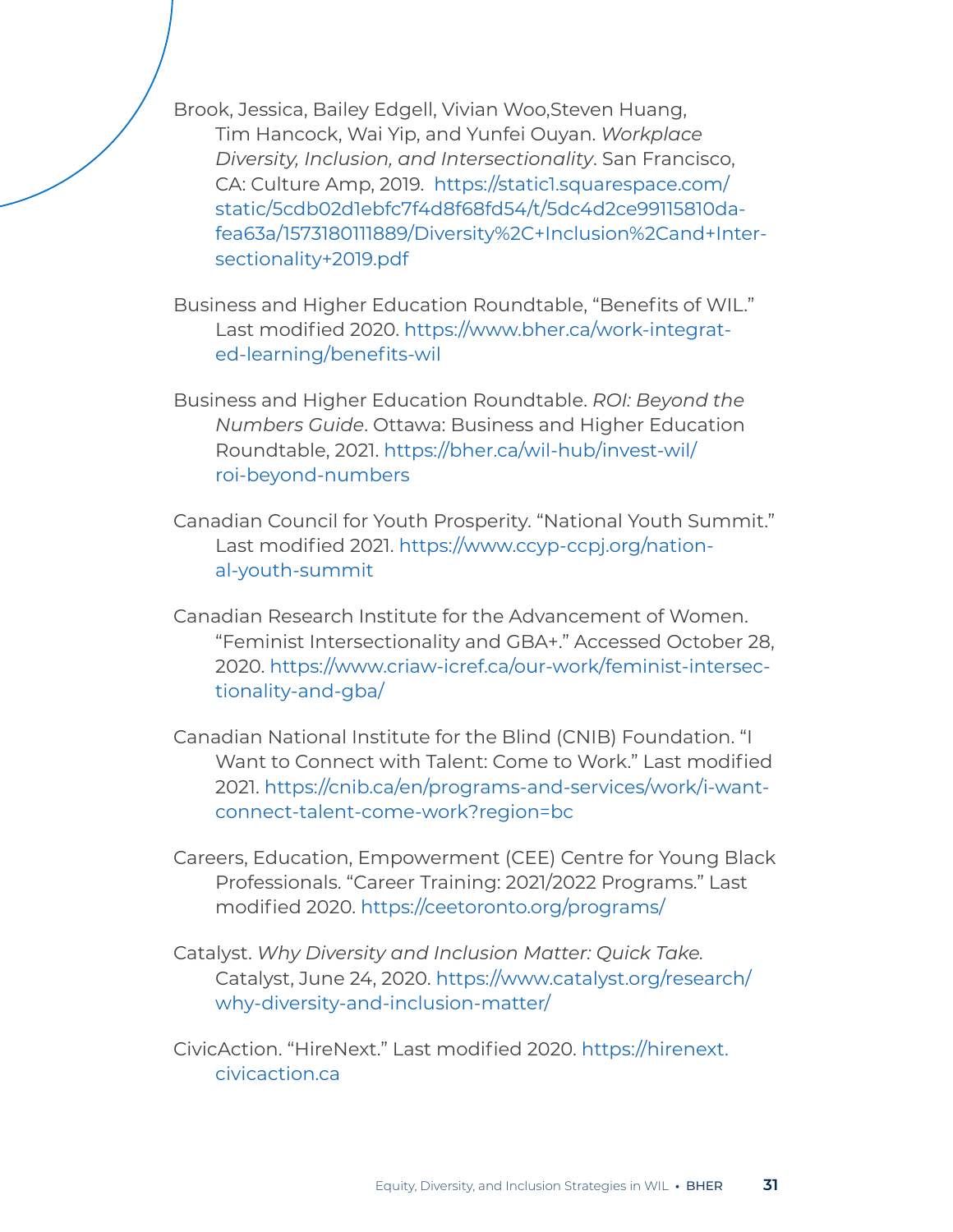Cukier, Wendy, Mark Campbell, and Lauren Mcnamara. *Ensuring Equitable Access to Work-Integrated Learning in Ontario*. Toronto: The Diversity Institute, 2018. [https://www.ryerson.](https://www.ryerson.ca/diversity/reports/Ensuring_Equitable_Access_to_Work-Integrated_Learning_in_Ontario.pdf  ) [ca/diversity/reports/Ensuring\\_Equitable\\_Access\\_to\\_](https://www.ryerson.ca/diversity/reports/Ensuring_Equitable_Access_to_Work-Integrated_Learning_in_Ontario.pdf  ) [Work-Integrated\\_Learning\\_in\\_Ontario.pdf](https://www.ryerson.ca/diversity/reports/Ensuring_Equitable_Access_to_Work-Integrated_Learning_in_Ontario.pdf  ) 

Davis, Aida Mariam. "Diversity, Equity, and Inclusion have failed. How about Belonging, Dignity and Justice instead?" *World Economic Forum*, February 23, 2021. [https://www.](https://www.weforum.org/agenda/2021/02/diversity-equity-inclusion-have-failed-belonging-dignity-justice/ ) [weforum.org/agenda/2021/02/diversity-equity-inclu](https://www.weforum.org/agenda/2021/02/diversity-equity-inclusion-have-failed-belonging-dignity-justice/ )[sion-have-failed-belonging-dignity-justice/](https://www.weforum.org/agenda/2021/02/diversity-equity-inclusion-have-failed-belonging-dignity-justice/ ) 

Dixon-Fyle, Sundiatu, Kevin Dolan, Vivian Hunt, and Sara Prince. *Diversity wins: How inclusion matters*. McKinsey & Company, May 19, 2020. [https://www.mckinsey.com/featured-insights/](https://www.mckinsey.com/featured-insights/diversity-and-inclusion/diversity-wins-how-inclusion-matters# ) [diversity-and-inclusion/diversity-wins-how-inclusion-mat](https://www.mckinsey.com/featured-insights/diversity-and-inclusion/diversity-wins-how-inclusion-matters# )[ters#](https://www.mckinsey.com/featured-insights/diversity-and-inclusion/diversity-wins-how-inclusion-matters# ) 

Dubord, Samantha, *Duty to Accommodate and Disclosure in Employment Guide.* Ottawa: National Educational Association of Disabled Students, 2017. [https://neads.ca/en/](https://neads.ca/en/about/projects/duty_accomm/index.php ) [about/projects/duty\\_accomm/index.php](https://neads.ca/en/about/projects/duty_accomm/index.php ) 

Galarneau, Diane, Mark Kinack, and George Marshall. *Work-integrated learning during post-secondary studies, 2015 graduates*. Ottawa: Statistics Canada, May 25, 2020. [https://www150.statcan.gc.ca/n1/pub/75-006-x/2020001/](https://www150.statcan.gc.ca/n1/pub/75-006-x/2020001/article/00003-eng.htm ) [article/00003-eng.htm](https://www150.statcan.gc.ca/n1/pub/75-006-x/2020001/article/00003-eng.htm ) 

Gittens-Ottley, Sonja. "Inclusion starts on day one: 10 Ways to Build an Inclusive Onboarding Experience." *Wavelength by Asana*. Accessed October 28, 2020. [https://wavelength.](https://wavelength.asana.com/inclusive-onboarding-experience/#close) [asana.com/inclusive-onboarding-experience/#close](https://wavelength.asana.com/inclusive-onboarding-experience/#close)

Glazebrook, Kate and Janna Ter Meer. "Hiring, honeybees and human decision-making." *Applied (for Medium)*, June 29, 2017. [https://medium.com/finding-needles-in-haystacks/hir](https://medium.com/finding-needles-in-haystacks/hiring-honeybees-and-human-decision-making-33f3a9d76763)[ing-honeybees-and-human-decision-making-33f3a9d76763](https://medium.com/finding-needles-in-haystacks/hiring-honeybees-and-human-decision-making-33f3a9d76763)

Greenfield, Emma. "Digital Equity for Indigenous Communities." *Samuel Centre For Social Connectedness*, July 7, 2020. [https://www.socialconnectedness.org/digital-equity-for-in](https://www.socialconnectedness.org/digital-equity-for-indigenous-communities/)[digenous-communities/](https://www.socialconnectedness.org/digital-equity-for-indigenous-communities/)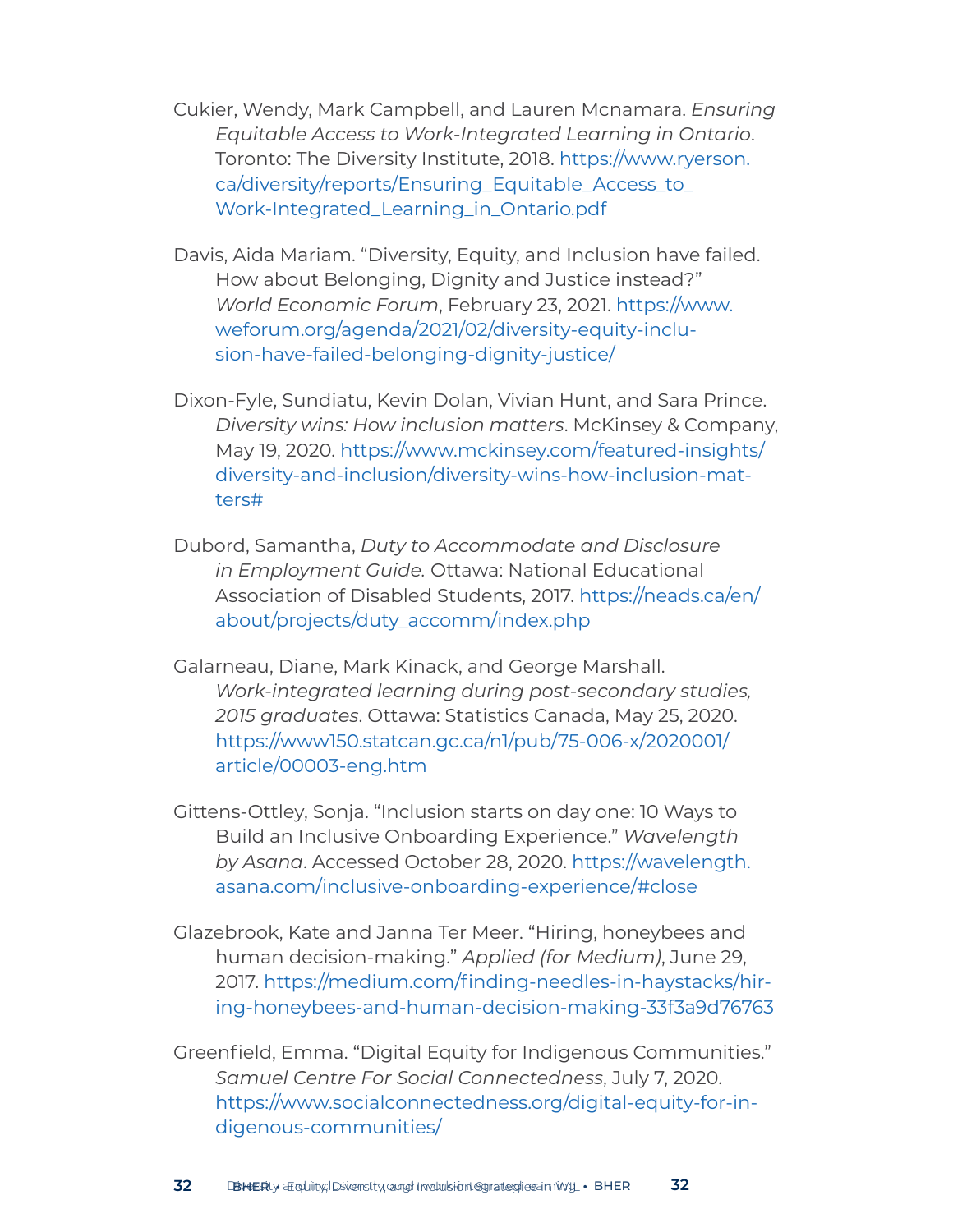- Hancock, Bryan, and Monne Williams. "One move companies can take to improve diversity." *McKinsey & Company*, April 9, 2021. [https://www.mckinsey.com/featured-insights/diver](https://www.mckinsey.com/featured-insights/diversity-and-inclusion/one-move-companies-can-take-to-improve-diversity )[sity-and-inclusion/one-move-companies-can-take-to-im](https://www.mckinsey.com/featured-insights/diversity-and-inclusion/one-move-companies-can-take-to-improve-diversity )[prove-diversity](https://www.mckinsey.com/featured-insights/diversity-and-inclusion/one-move-companies-can-take-to-improve-diversity )
- ICON Talent Partners. "About." Last modified 2021. [https://](https://icontalent.org/about/) [icontalent.org/about/](https://icontalent.org/about/)
- Indigenous Works. "About." Accessed October 28, 2020. [https://](https://indigenousworks.ca/en) [indigenousworks.ca/en](https://indigenousworks.ca/en)
- Indspire. "About." Last modified 2021. <https://indspire.ca/about/>
- Innovation, Science and Economic Development Canada. "The 50 – 30 Challenge: Your Diversity Advantage." Last modified August 17, 2021. [https:// www.ic.gc.ca/eic/site/icgc.nsf/](https:// www.ic.gc.ca/eic/site/icgc.nsf/eng/07706.html) [eng/07706.html](https:// www.ic.gc.ca/eic/site/icgc.nsf/eng/07706.html)
- Mackaway, Jacqueline, Theresa Winchester-Seeto, and Anna Rowe. "Responding to student diversity: Strategies for placing work-integrated education students." Presentation at the New Zealand Association for Cooperative Education 2013 Conference on Strategic Direction in Cooperative Education, Auckland, NZ, April 21-23, 2013. [https://](https://researchers.mq.edu.au/en/publications/responding-to-student-diversity-strategies-for-placing-work-integ ) [researchers.mq.edu.au/en/publications/responding-to-stu](https://researchers.mq.edu.au/en/publications/responding-to-student-diversity-strategies-for-placing-work-integ )[dent-diversity-strategies-for-placing-work-integ](https://researchers.mq.edu.au/en/publications/responding-to-student-diversity-strategies-for-placing-work-integ )
- Martin, Steve and Brandon Rouleau. *An exploration of work, learning, and work-integrated learning in Canada using the longitudinal and international study of adults*, 2020. Ottawa, ON: Statistics Canada, May 25, 2020. [https://www150.](https://www150.statcan.gc.ca/n1/pub/89-648-x/89-648-x2020001-eng.htm ) [statcan.gc.ca/n1/pub/89-648-x/89-648-x2020001-eng.htm](https://www150.statcan.gc.ca/n1/pub/89-648-x/89-648-x2020001-eng.htm )
- McMaster, Geoff. "How Indigenous communities are taking broadband internet access into their own hands." *University of Alberta*, February 18, 2021. [https://www.ualberta.ca/](https://www.ualberta.ca/folio/2021/02/how-indigenous-communities-are-taking-broadband-internet-access-into-their-own-hands.html ) [folio/2021/02/how-indigenous-communities-are-tak](https://www.ualberta.ca/folio/2021/02/how-indigenous-communities-are-taking-broadband-internet-access-into-their-own-hands.html )[ing-broadband-internet-access-into-their-own-hands.html](https://www.ualberta.ca/folio/2021/02/how-indigenous-communities-are-taking-broadband-internet-access-into-their-own-hands.html )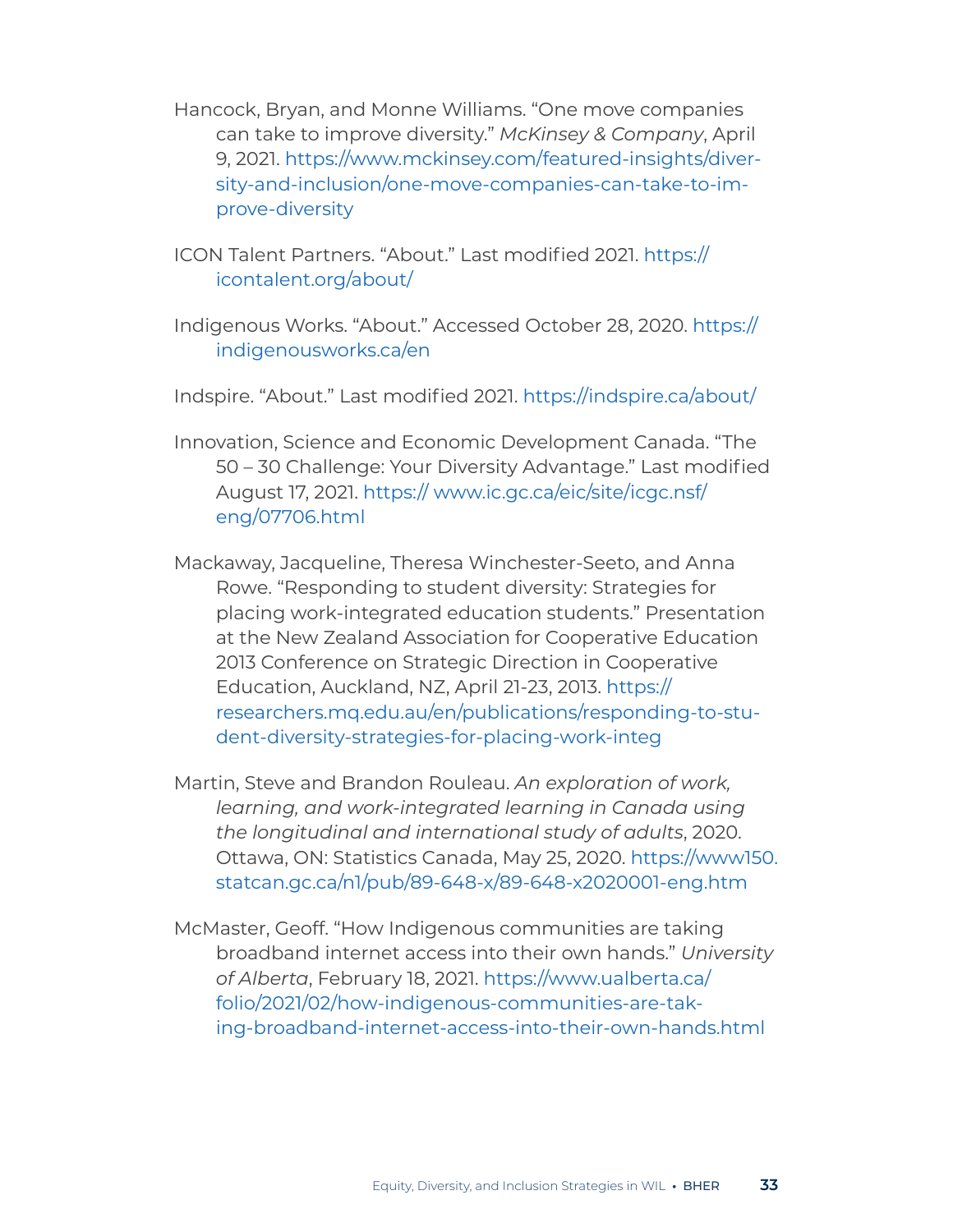Momani, Bessma, Jillian Stirk, and Anna Klimbovskaia. "Why the Benefits of Diversity Are Not Theoretical." *Policy Options*, April 24, 2017. [https:// policyoptions.irpp.org/magazines/](https:// policyoptions.irpp.org/magazines/april-2017/why-the-benefits-of-di versity-are-not-theoretical/) [april-2017/why-the-benefits-of-di versity-are-not-theoretical/](https:// policyoptions.irpp.org/magazines/april-2017/why-the-benefits-of-di versity-are-not-theoretical/)

Native Women's Association of Canada. "About." Accessed October 28, 2020. [https://www.nwac.ca/about/](https://www.nwac.ca/about/ ) 

Newcomer Students' Association. "Immigrant Women's National Network." Accessed October 28, 2020. [https://mynsa.ca/](https://mynsa.ca/iwnn/ ) [iwnn/](https://mynsa.ca/iwnn/ ) 

Nobel, Carmen. "How to Take Gender Bias Out Of Your Job Ads." *Forbes*, December 14, 2016. [https://www.forbes.com/sites/](https://www.forbes.com/sites/hbsworkingknowledge/2016/12/14/how-to-take-gender-bias-out-of-your-job-ads/?sh=1015e1dd1024 ) [hbsworkingknowledge/2016/12/14/how-to-take-gender-bias](https://www.forbes.com/sites/hbsworkingknowledge/2016/12/14/how-to-take-gender-bias-out-of-your-job-ads/?sh=1015e1dd1024 )[out-of-your-job-ads/?sh=1015e1dd1024](https://www.forbes.com/sites/hbsworkingknowledge/2016/12/14/how-to-take-gender-bias-out-of-your-job-ads/?sh=1015e1dd1024 ) 

Oh, In-Sue, Bennett E. Postlethwaite, and Frank L. Schmidt. "Rethinking the Validity of Interviews for Employment Decision Making: Implications of Recent Development in Meta-Analysis." *In Received wisdom, kernels of truth, and boundary conditions in organizational studies*, eds. D.J. Svyantek & K.T. Mahoney, 297-329. Charlotte, NC: IAP Information Age Publishing, 2013. [https://psycnet.apa.org/](https://psycnet.apa.org/record/2013-26113-012 ) [record/2013-26113-012](https://psycnet.apa.org/record/2013-26113-012 ) 

Pager, Devah and David S. Pedulla. "Race, Self-Selection, and the Job Search Process." *American Journal of Sociology* 120, no. 4 (2015): 1005-1054. [http://nrs.harvard.edu/urn-3:HUL.](http://nrs.harvard.edu/urn-3:HUL.InstRepos:25425089) [InstRepos:25425089](http://nrs.harvard.edu/urn-3:HUL.InstRepos:25425089)

Pride at Work Canada. Hiring Across All Spectrums: A Report on Broadening Opportunities for LGBTQ2+ Jobseekers. Toronto: Pride at Work Canada, 2018. [https://prideatwork.](https://prideatwork.ca/wp-content/uploads/2018/01/PrideAtWork_2018_Round_FINAL-s.pdf) [ca/wp-content/uploads/2018/01/PrideAtWork\\_2018\\_Round\\_](https://prideatwork.ca/wp-content/uploads/2018/01/PrideAtWork_2018_Round_FINAL-s.pdf) [FINAL-s.pdf](https://prideatwork.ca/wp-content/uploads/2018/01/PrideAtWork_2018_Round_FINAL-s.pdf)

Pride at Work Canada and Great Place to Work. *Beyond Diversity: An LGBT Best Practice Guide for Employer*s. Toronto: Pride at Work Canada, 2017. [https://prideatwork.ca/](https://prideatwork.ca/wp-content/uploads/2017/09/Beyond-Diversity-LGBT-Guide.pdf) [wp-content/uploads/2017/09/Beyond-Diversity-LGBT-Guide.](https://prideatwork.ca/wp-content/uploads/2017/09/Beyond-Diversity-LGBT-Guide.pdf) [pdf](https://prideatwork.ca/wp-content/uploads/2017/09/Beyond-Diversity-LGBT-Guide.pdf)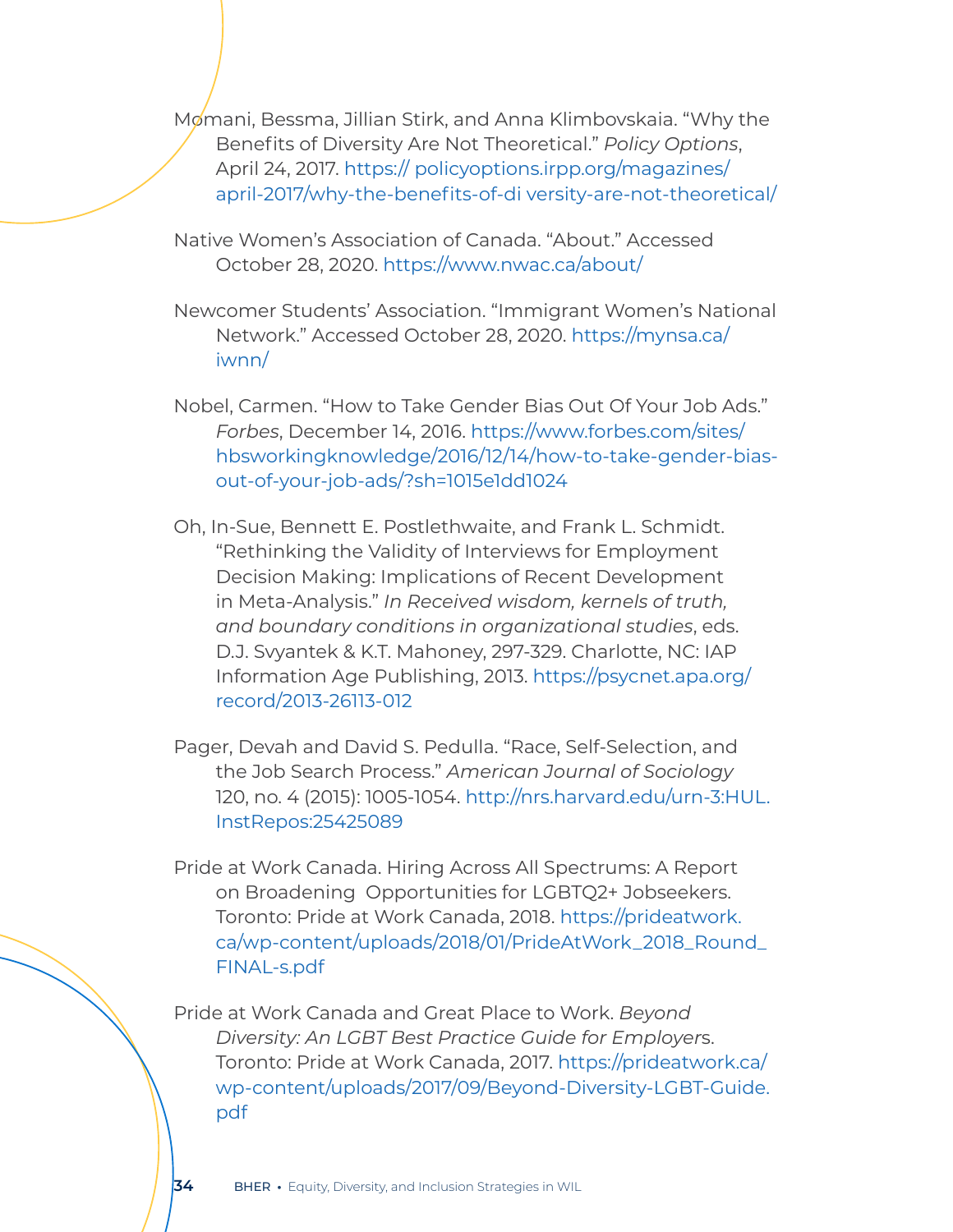Pride at Work Canada. "Workplace Audit." Last modified 2016. [https://prideatwork.ca/programs/lgbt-workplace-inclu](https://prideatwork.ca/programs/lgbt-workplace-inclusion-index/)[sion-index/](https://prideatwork.ca/programs/lgbt-workplace-inclusion-index/)

Saba, Tania, and Simon Blanchette. *Small and Medium-Sized Employers (SMEs): Skills Gaps and Future Skills*. Toronto: Ontario Chamber of Commerce, October 2020. [http://www.](http://www.deslibris.ca/ID/10105207 ) [deslibris.ca/ID/10105207](http://www.deslibris.ca/ID/10105207 ) 

Saska, Sarah, Marlina Kinnersley, Rebecca Factor, and Ivana Lochhead. *What about belonging? Why belonging is vital to your organization's diversity, equity, and inclusion strategy*. Toronto: Feminuity. Accessed October 28, 2020. [https://static1.squarespace.com/](https://static1.squarespace.com/static/5cdb02d1ebfc7f4d8f68fd54/t/5d9ced489f5e6e3ab85f00f2/1570565448651/What+About+Belonging+%5BFEMINUITY+RESOURCE%5D.pdf) [static/5cdb02d1ebfc7f4d8f68fd54/t/5d9ced489f5e6e-](https://static1.squarespace.com/static/5cdb02d1ebfc7f4d8f68fd54/t/5d9ced489f5e6e3ab85f00f2/1570565448651/What+About+Belonging+%5BFEMINUITY+RESOURCE%5D.pdf)[3ab85f00f2/1570565448651/What+About+Belonging+%5B-](https://static1.squarespace.com/static/5cdb02d1ebfc7f4d8f68fd54/t/5d9ced489f5e6e3ab85f00f2/1570565448651/What+About+Belonging+%5BFEMINUITY+RESOURCE%5D.pdf)[FEMINUITY+RESOURCE%5D.pdf](https://static1.squarespace.com/static/5cdb02d1ebfc7f4d8f68fd54/t/5d9ced489f5e6e3ab85f00f2/1570565448651/What+About+Belonging+%5BFEMINUITY+RESOURCE%5D.pdf)

- Schrumm, Andrew, Sonya Bell, and Tracee Smith. *Building Bandwidth: Preparing Indigenous Youth for a Digital Future*. Toronto: Royal Bank of Canada, July 14, 2021. [https://](https://www.cbc.ca/news/business/rbc-indigenous-report-1.6100857) [www.cbc.ca/news/business/rbc-indigenous-report-1.6100857](https://www.cbc.ca/news/business/rbc-indigenous-report-1.6100857)
- SocialChorus. "15 Ways to Improve Diversity and Inclusion in the Workplace." *Social Chorus (blog)*, July 14, 2021[. https://]( https://socialchorus.com/blog/15-ways-to-improve-diversity-and-inclusion-in-the-workplace/) [socialchorus.com/blog/15-ways-to-improve-diversity-and-in]( https://socialchorus.com/blog/15-ways-to-improve-diversity-and-inclusion-in-the-workplace/)[clusion-in-the-workplace/]( https://socialchorus.com/blog/15-ways-to-improve-diversity-and-inclusion-in-the-workplace/)
- Society for Canadian Women in Science and Technology. "ms infinity | Youth Engagement." Last modified 2021. [https://](https://scwist.ca/programs/ms-infinity/) [scwist.ca/programs/ms-infinity/](https://scwist.ca/programs/ms-infinity/)

Start Proud. "Events." Accessed October 28, 2020. [https://](https://startproud.org/eventoverview/ ) [startproud.org/eventoverview/](https://startproud.org/eventoverview/ ) 

Statistics Canada. Table 37-10-0023-01 Number of apprenticeship program registrations. Accessed October 28, 2020. [https://www150.statcan.gc.ca/t1/tbl1/en/](https://www150.statcan.gc.ca/t1/tbl1/en/tv.action?pid=3710002301 ) [tv.action?pid=3710002301](https://www150.statcan.gc.ca/t1/tbl1/en/tv.action?pid=3710002301 ).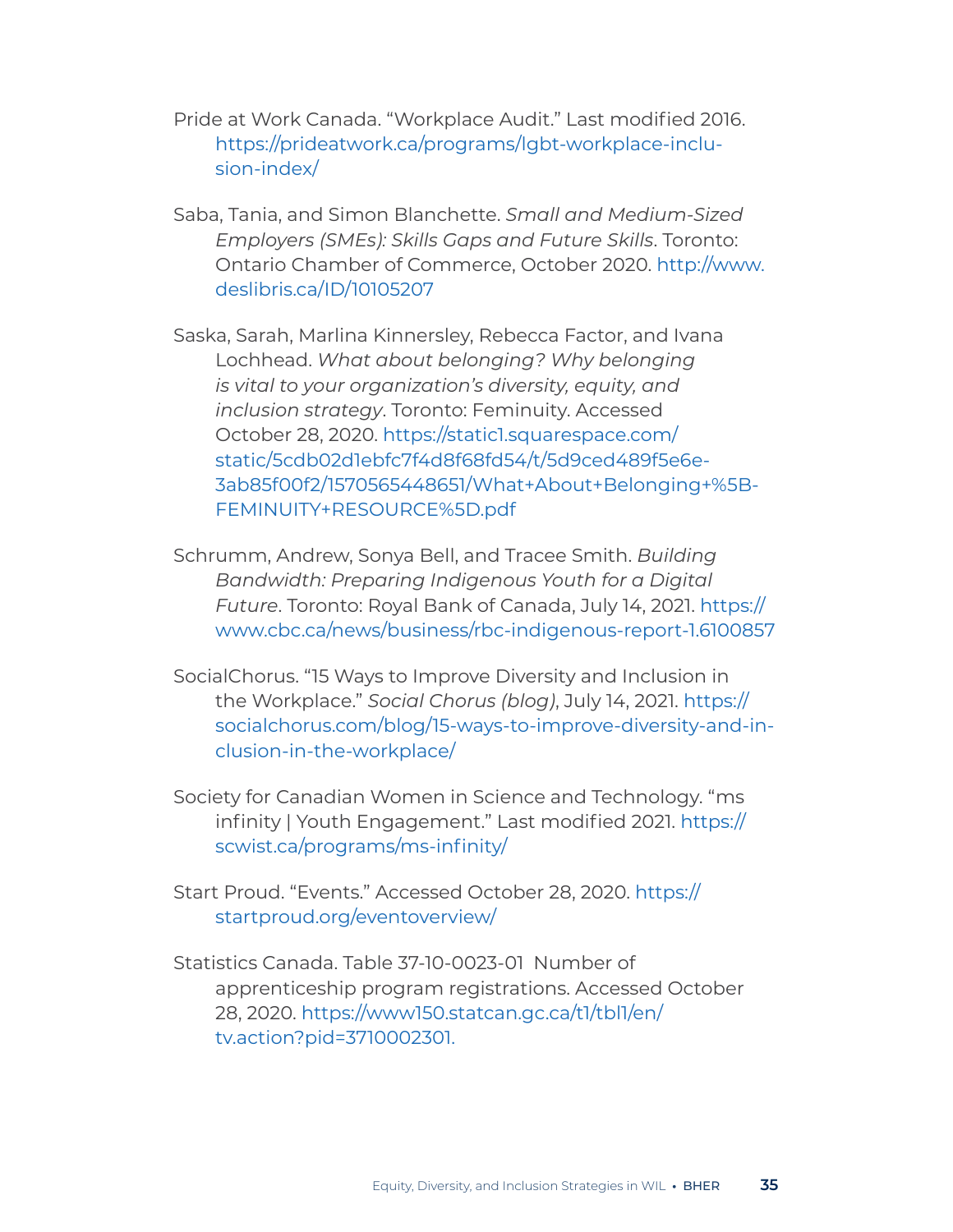- Statistics Canada. Table 37-10-0187-01 Work-integrated learning participation of postsecondary graduates, by province of residence at interview, level of study, field of study and sex. Accessed October 28, 2020. [https://www150.statcan.gc.ca/t1/](https://www150.statcan.gc.ca/t1/tbl1/en/cv.action?pid=3710018601) [tbl1/en/cv.action?pid=3710018601](https://www150.statcan.gc.ca/t1/tbl1/en/cv.action?pid=3710018601).
- The Martin Family Initiative. "Our Mission." Accessed October 28, 2020. [https://themfi.ca/our-mission/](https://themfi.ca/our-mission/ )
- Van Bavel, Jay J. and Tessa V. West. "Seven Steps to Reduce Bias in Hiring." The Wall Street Journal, February 20, 2017. [https://](https://www.wsj.com/articles/seven-steps-to-reduce-bias-in-hiring-1487646840) [www.wsj.com/articles/seven-steps-to-reduce-bias-in-hir](https://www.wsj.com/articles/seven-steps-to-reduce-bias-in-hiring-1487646840)[ing-1487646840](https://www.wsj.com/articles/seven-steps-to-reduce-bias-in-hiring-1487646840)
- Venture Out. "About Us." Accessed October 28, 2020. [https://](https://www.ventureout.ca/aboutus) [www.ventureout.ca/aboutus](https://www.ventureout.ca/aboutus)
- Volkers, Nancy. "Hiring Without A Net." *People Science*, June 20, 2018. [https://peoplescience.maritz.com/Articles/2018/Hiring-](https://peoplescience.maritz.com/Articles/2018/Hiring-Without-a-Net)[Without-a-Net](https://peoplescience.maritz.com/Articles/2018/Hiring-Without-a-Net)
- Warren, Joseph. "Measure What Counts! Metrics for Successful Diversity and Inclusion." *DiversityCan*. Accessed October 28, 2020. [https://www.diversitycan.com/Articles.aspx?](https://www.diversitycan.com/Articles.aspx?type=tops&id=Measure-What-Couts-Metrics-for-Successful-Diversity-ad-Iclusio-2993 ) [type=tops&id=Measure-What-Couts-Metrics-for-Success](https://www.diversitycan.com/Articles.aspx?type=tops&id=Measure-What-Couts-Metrics-for-Successful-Diversity-ad-Iclusio-2993 )[ful-Diversity-ad-Iclusio-2993](https://www.diversitycan.com/Articles.aspx?type=tops&id=Measure-What-Couts-Metrics-for-Successful-Diversity-ad-Iclusio-2993 )
- Xhemali, Joana and Dresda Emma Méndez de la Brena. *Toolkit on Intersectional Mainstreaming: A resource for organizations, volunteers and allies*. European Union: Gender Equality and Intersectionality Lab, Erasmus Mundus Association, 2020. [https://www.esaa-eu.org/fileadmin/esaa/](https://www.esaa-eu.org/fileadmin/esaa/content/communication_kit/toolkit_on_intersectional_mainstreaming-komprimiert.pdf ) [content/communication\\_kit/toolkit\\_on\\_intersectional\\_main](https://www.esaa-eu.org/fileadmin/esaa/content/communication_kit/toolkit_on_intersectional_mainstreaming-komprimiert.pdf )[streaming-komprimiert.pdf](https://www.esaa-eu.org/fileadmin/esaa/content/communication_kit/toolkit_on_intersectional_mainstreaming-komprimiert.pdf )
- Young, Fiona. "The ultimate guide to inclusive onboarding." *Hive Learning*. Accessed October 28, 2020. [https://www.](https://www.hivelearning.com/site/resource/diversity-inclusion/the-ultimate-guide-to-inclusive-onboarding/) [hivelearning.com/site/resource/diversity-inclusion/the-ulti](https://www.hivelearning.com/site/resource/diversity-inclusion/the-ultimate-guide-to-inclusive-onboarding/)[mate-guide-to-inclusive-onboarding/](https://www.hivelearning.com/site/resource/diversity-inclusion/the-ultimate-guide-to-inclusive-onboarding/)